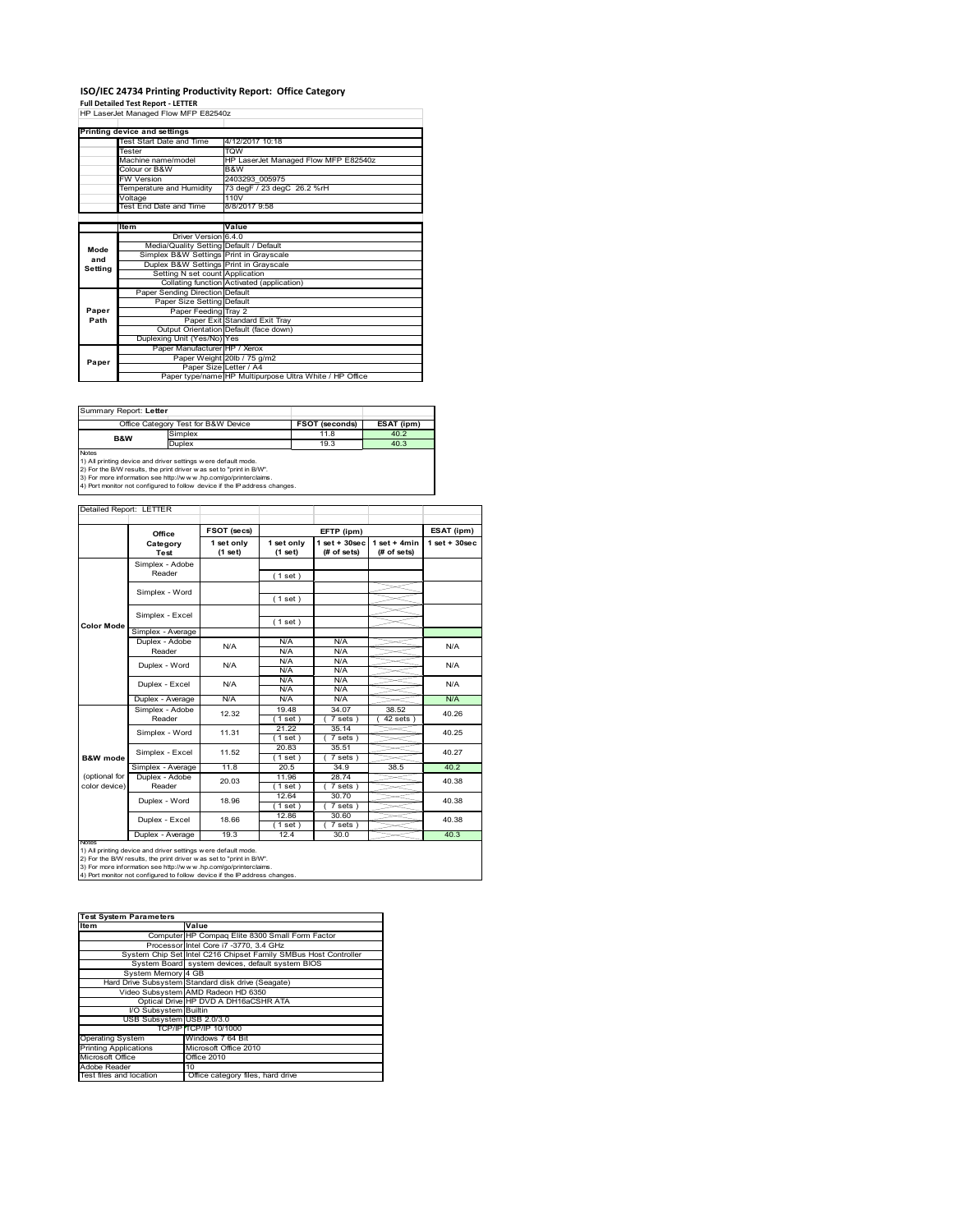# **ISO/IEC 24734 Printing Productivity Report: Office Category Full Detailed Test Report ‐ A4** HP LaserJet Managed Flow MFP E82540z

| HP Laserjet Manaded Flow MFP E825402 |                                         |                                                         |  |  |
|--------------------------------------|-----------------------------------------|---------------------------------------------------------|--|--|
|                                      |                                         |                                                         |  |  |
|                                      | Printing device and settings            |                                                         |  |  |
|                                      | <b>Test Start Date and Time</b>         | 4/12/2017 10:18                                         |  |  |
|                                      | Tester                                  | <b>TOW</b>                                              |  |  |
|                                      | Machine name/model                      | HP LaserJet Managed Flow MFP E82540z                    |  |  |
|                                      | Colour or B&W                           | B&W                                                     |  |  |
|                                      | <b>FW Version</b>                       | 2403293 005975                                          |  |  |
|                                      | Temperature and Humidity                | 73 degF / 23 degC 26.2 %rH                              |  |  |
|                                      | Voltage                                 | 110V                                                    |  |  |
|                                      | Test End Date and Time                  | 8/8/2017 9:58                                           |  |  |
|                                      |                                         |                                                         |  |  |
|                                      | Item                                    | Value                                                   |  |  |
|                                      | Driver Version 6.4.0                    |                                                         |  |  |
| Mode                                 | Media/Quality Setting Default / Default |                                                         |  |  |
| and                                  | Simplex B&W Settings Print in Grayscale |                                                         |  |  |
| Setting                              | Duplex B&W Settings Print in Grayscale  |                                                         |  |  |
|                                      | Setting N set count Application         |                                                         |  |  |
|                                      |                                         | Collating function Activated (application)              |  |  |
|                                      | Paper Sending Direction Default         |                                                         |  |  |
|                                      | Paper Size Setting Default              |                                                         |  |  |
| Paper                                | Paper Feeding Tray 2                    |                                                         |  |  |
| Path                                 |                                         | Paper Exit Standard Exit Tray                           |  |  |
|                                      |                                         | Output Orientation Default (face down)                  |  |  |
|                                      | Duplexing Unit (Yes/No) Yes             |                                                         |  |  |
|                                      | Paper Manufacturer HP / Xerox           |                                                         |  |  |
| Paper                                |                                         | Paper Weight 20lb / 75 g/m2                             |  |  |
|                                      |                                         | Paper Size Letter / A4                                  |  |  |
|                                      |                                         | Paper type/name HP Multipurpose Ultra White / HP Office |  |  |

| Summary Report: A4                                                                                                                                                                                                                                                                                    |                                     |                       |            |  |
|-------------------------------------------------------------------------------------------------------------------------------------------------------------------------------------------------------------------------------------------------------------------------------------------------------|-------------------------------------|-----------------------|------------|--|
|                                                                                                                                                                                                                                                                                                       | Office Category Test for B&W Device | <b>FSOT (seconds)</b> | ESAT (ipm) |  |
| <b>B&amp;W</b>                                                                                                                                                                                                                                                                                        | Simplex                             | 12.0                  | 40.2       |  |
|                                                                                                                                                                                                                                                                                                       | <b>Duplex</b>                       | 19.2                  | 40.3       |  |
| <b>Notes</b><br>1) All printing device and driver settings were default mode.<br>2) For the B/W results, the print driver was set to "print in B/W".<br>3) For more information see http://www.hp.com/go/printerclaims.<br>4) Port monitor not configured to follow device if the IP address changes. |                                     |                       |            |  |

|                     | Office            | FSOT (secs)           |                       | EFTP (ipm)                     |                                | ESAT (ipm)         |
|---------------------|-------------------|-----------------------|-----------------------|--------------------------------|--------------------------------|--------------------|
|                     | Category<br>Test  | 1 set only<br>(1 set) | 1 set only<br>(1 set) | $1$ set + 30sec<br>(# of sets) | $1 set + 4 min$<br>(# of sets) | $1$ set + $30$ sec |
|                     | Simplex - Adobe   |                       |                       |                                |                                |                    |
|                     | Reader            |                       | (1 set)               |                                |                                |                    |
|                     |                   |                       |                       |                                |                                |                    |
|                     | Simplex - Word    |                       | (1 set)               |                                |                                |                    |
|                     | Simplex - Excel   |                       |                       |                                |                                |                    |
| Colour<br>Mode      |                   |                       | (1 set)               |                                |                                |                    |
|                     | Simplex - Average |                       |                       |                                |                                |                    |
|                     | Duplex - Adobe    | N/A                   | N/A                   | N/A                            |                                | N/A                |
|                     | Reader            |                       | N/A                   | N/A                            |                                |                    |
|                     | Duplex - Word     | N/A                   | N/A                   | N/A                            |                                | N/A                |
|                     |                   |                       | N/A                   | N/A                            |                                |                    |
|                     | Duplex - Excel    | N/A                   | N/A                   | N/A                            |                                | N/A                |
|                     |                   |                       | N/A                   | N/A                            |                                |                    |
|                     | Duplex - Average  | N/A                   | N/A                   | N/A                            |                                | N/A                |
|                     | Simplex - Adobe   | 12.51                 | 19.19                 | 34.86                          | 38.75                          | 40.26              |
|                     | Reader            |                       | $1$ set)              | 7 sets                         | $42$ sets                      |                    |
|                     | Simplex - Word    | 11.85                 | 20.26                 | 35.50                          |                                | 40.26              |
|                     |                   |                       | (1 set)               | $\overline{7}$ sets )          |                                |                    |
|                     | Simplex - Excel   | 11.58                 | 20.72                 | 34.94                          |                                | 40.30              |
| <b>B&amp;W</b> mode |                   |                       | $1$ set $)$           | 7 sets)                        |                                |                    |
|                     | Simplex - Average | 12.0                  | 20.0                  | 35.1                           | 38.7                           | 40.2               |
| (optional for       | Duplex - Adobe    | 19.82                 | 12.10                 | 29.96                          |                                | 40.40              |
| color device)       | Reader            |                       | (1 set)               | 7 sets)                        |                                |                    |
|                     | Duplex - Word     | 18.91                 | 12.68                 | 30.44                          |                                | 40.38              |
|                     |                   |                       | (1 set)               | $7 sets$ )                     |                                |                    |
|                     | Duplex - Excel    | 18.82                 | 12.74                 | 30.14                          |                                | 40.38              |
|                     |                   |                       | [1 set )              | 7 sets)                        |                                |                    |
| <b>IVOIES</b>       | Duplex - Average  | 19.2                  | 12.5                  | 30.1                           |                                | 40.3               |

| <b>Test System Parameters</b>                                   |  |  |  |
|-----------------------------------------------------------------|--|--|--|
| Value                                                           |  |  |  |
| Computer HP Compaq Elite 8300 Small Form Factor                 |  |  |  |
| Processor Intel Core i7 -3770, 3.4 GHz                          |  |  |  |
| System Chip Set Intel C216 Chipset Family SMBus Host Controller |  |  |  |
| System Board system devices, default system BIOS                |  |  |  |
| System Memory 4 GB                                              |  |  |  |
| Hard Drive Subsystem Standard disk drive (Seagate)              |  |  |  |
| Video Subsystem AMD Radeon HD 6350                              |  |  |  |
| Optical Drive HP DVD A DH16aCSHR ATA                            |  |  |  |
| I/O Subsystem Builtin                                           |  |  |  |
| USB Subsystem USB 2.0/3.0                                       |  |  |  |
| TCP/IPITCP/IP 10/1000                                           |  |  |  |
| Windows 7 64 Bit                                                |  |  |  |
| Microsoft Office 2010                                           |  |  |  |
| Office 2010                                                     |  |  |  |
| 10                                                              |  |  |  |
| Office category files, hard drive                               |  |  |  |
|                                                                 |  |  |  |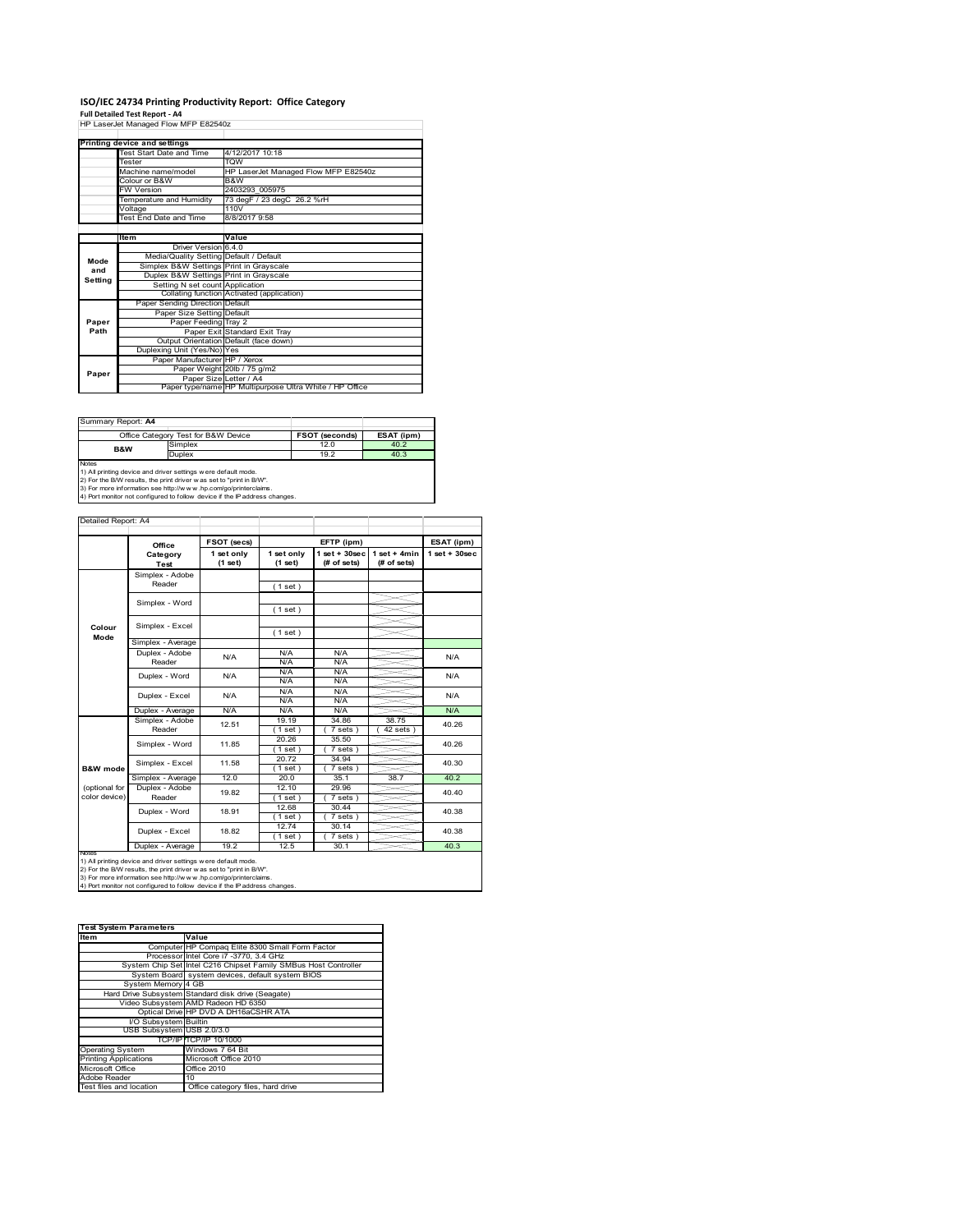# **ISO/IEC 24734 Printing Productivity Report: Office Category Full Detailed Test Report ‐ Tabloid** HP LaserJet Managed Flow MFP E82540z

| HP Laserjet Manaded Flow MFP E825402 |                                         |                                                         |  |  |
|--------------------------------------|-----------------------------------------|---------------------------------------------------------|--|--|
|                                      |                                         |                                                         |  |  |
|                                      | Printing device and settings            |                                                         |  |  |
|                                      | Test Start Date and Time                | 4/12/2017 10:18                                         |  |  |
|                                      | Tester                                  | <b>TQW</b>                                              |  |  |
|                                      | Machine name/model                      | HP LaserJet Managed Flow MFP E82540z                    |  |  |
|                                      | Colour or B&W                           | B&W                                                     |  |  |
|                                      | <b>FW Version</b>                       | 2403293 005975                                          |  |  |
|                                      | Temperature and Humidity                | 73 degF / 23 degC 26.2 %rH                              |  |  |
|                                      | Voltage                                 | 110V                                                    |  |  |
|                                      | Test End Date and Time                  | 8/8/2017 9:58                                           |  |  |
|                                      |                                         |                                                         |  |  |
|                                      | Item                                    | Value                                                   |  |  |
|                                      | Driver Version 6.4.0                    |                                                         |  |  |
| Mode                                 | Media/Quality Setting Default / Default |                                                         |  |  |
| and                                  | Simplex B&W Settings Print in Grayscale |                                                         |  |  |
| Setting                              | Duplex B&W Settings Print in Grayscale  |                                                         |  |  |
|                                      | Setting N set count Application         |                                                         |  |  |
|                                      |                                         | Collating function Activated (application)              |  |  |
|                                      | Paper Sending Direction Default         |                                                         |  |  |
|                                      | Paper Size Setting Default              |                                                         |  |  |
| Paper                                | Paper Feeding Tray 2                    |                                                         |  |  |
| Path                                 |                                         | Paper Exit Standard Exit Tray                           |  |  |
|                                      |                                         | Output Orientation Default (face down)                  |  |  |
|                                      | Duplexing Unit (Yes/No) Yes             |                                                         |  |  |
|                                      | Paper Manufacturer HP / Xerox           |                                                         |  |  |
| Paper                                |                                         | Paper Weight 20lb / 75 g/m2                             |  |  |
|                                      |                                         | Paper Size Letter / A4                                  |  |  |
|                                      |                                         | Paper type/name HP Multipurpose Ultra White / HP Office |  |  |

| Summary Report: Tabloid                                       |                                                                     |                |            |  |  |  |
|---------------------------------------------------------------|---------------------------------------------------------------------|----------------|------------|--|--|--|
|                                                               | Office Category Test for B&W Device                                 | FSOT (seconds) | ESAT (ipm) |  |  |  |
| <b>B&amp;W</b>                                                | Simplex                                                             | 18.5           | 21.6       |  |  |  |
|                                                               | <b>Duplex</b>                                                       | 29.2           | 21.6       |  |  |  |
| <b>Notes</b>                                                  |                                                                     |                |            |  |  |  |
| 1) All printing device and driver settings were default mode. |                                                                     |                |            |  |  |  |
|                                                               | 2) For the B/W results, the print driver was set to "print in B/W". |                |            |  |  |  |

2) For the B/W results, the print driver w as set to "print in B/W".<br>3) For more information see http://w w w.hp.com/go/printerclaims.<br>4) Port monitor not configured to follow device if the IP address changes.

|                     | Office                                                        | FSOT (secs)           |                       | EFTP (ipm)                        |                                | ESAT (ipm)      |
|---------------------|---------------------------------------------------------------|-----------------------|-----------------------|-----------------------------------|--------------------------------|-----------------|
|                     | Category<br><b>Test</b>                                       | 1 set only<br>(1 set) | 1 set only<br>(1 set) | $1$ set + $30$ sec<br>(# of sets) | $1 set + 4 min$<br>(# of sets) | $1$ set + 30sec |
|                     | Simplex - Adobe                                               |                       |                       |                                   |                                |                 |
|                     | Reader                                                        |                       | (1 set)               |                                   |                                |                 |
|                     |                                                               |                       |                       |                                   |                                |                 |
|                     | Simplex - Word                                                |                       | (1 set)               |                                   |                                |                 |
|                     | Simplex - Excel                                               |                       |                       |                                   |                                |                 |
| <b>Color Mode</b>   |                                                               |                       | (1 set)               |                                   |                                |                 |
|                     | Simplex - Average                                             |                       |                       |                                   |                                |                 |
|                     | Duplex - Adobe                                                | N/A                   | N/A                   | N/A                               |                                | N/A             |
|                     | Reader                                                        |                       | N/A                   | N/A                               |                                |                 |
|                     | Duplex - Word                                                 | N/A                   | N/A                   | N/A                               |                                | N/A             |
|                     |                                                               |                       | N/A                   | N/A                               |                                |                 |
|                     | Duplex - Excel                                                | N/A                   | N/A                   | N/A                               |                                | N/A             |
|                     |                                                               |                       | N/A                   | N/A                               |                                |                 |
|                     | Duplex - Average                                              | N/A                   | N/A                   | N/A                               |                                | N/A             |
|                     | Simplex - Adobe                                               | 18.82                 | 12.75                 | 18.35                             | 20.50                          | 21.66           |
|                     | Reader                                                        |                       | $1$ set)              | $4 sets$ )                        | $23$ sets $)$                  |                 |
|                     | Simplex - Word                                                | 17.91                 | 13.40                 | 18.72                             |                                | 21.65           |
|                     |                                                               |                       | (1 set )              | 4 sets)                           |                                |                 |
|                     | Simplex - Excel                                               | 18.51                 | 12.96                 | 18.52                             |                                | 21.65           |
| <b>B&amp;W</b> mode |                                                               | 18.5                  | (1 set)               | 4 sets)                           |                                | 21.6            |
| (optional for       | Simplex - Average<br>Duplex - Adobe                           |                       | 13.0<br>6.70          | 18.5                              | 20.5                           |                 |
| color device)       | Reader                                                        | 35.74                 |                       | 15.52                             |                                | 21.64           |
|                     |                                                               |                       | $1$ set)<br>9.24      | 4 sets)<br>16.00                  |                                |                 |
|                     | Duplex - Word                                                 | 25.94                 | (1 set)               | 4 sets)                           |                                | 21.64           |
|                     |                                                               |                       | 9.36                  | 16.20                             |                                |                 |
|                     | Duplex - Excel                                                | 25.64                 | $1$ set)              | 4 sets)                           |                                | 21.66           |
|                     | Duplex - Average                                              | 29.2                  | 8.4                   | 15.9                              |                                | 21.6            |
| <b>IVOIES</b>       | 1) All printing device and driver settings were default mode. |                       |                       |                                   |                                |                 |

| <b>Test System Parameters</b> |                                                                 |  |  |
|-------------------------------|-----------------------------------------------------------------|--|--|
| ltem                          | Value                                                           |  |  |
|                               | Computer HP Compaq Elite 8300 Small Form Factor                 |  |  |
|                               | Processor Intel Core i7 -3770, 3.4 GHz                          |  |  |
|                               | System Chip Set Intel C216 Chipset Family SMBus Host Controller |  |  |
|                               | System Board system devices, default system BIOS                |  |  |
| System Memory 4 GB            |                                                                 |  |  |
|                               | Hard Drive Subsystem Standard disk drive (Seagate)              |  |  |
|                               | Video Subsystem AMD Radeon HD 6350                              |  |  |
|                               | Optical Drive HP DVD A DH16aCSHR ATA                            |  |  |
| I/O Subsystem Builtin         |                                                                 |  |  |
| USB Subsystem USB 2.0/3.0     |                                                                 |  |  |
|                               | TCP/IPITCP/IP 10/1000                                           |  |  |
| <b>Operating System</b>       | Windows 7 64 Bit                                                |  |  |
| <b>Printing Applications</b>  | Microsoft Office 2010                                           |  |  |
| Microsoft Office              | Office 2010                                                     |  |  |
| Adobe Reader                  | 10 <sup>1</sup>                                                 |  |  |
| Test files and location       | Office category files, hard drive                               |  |  |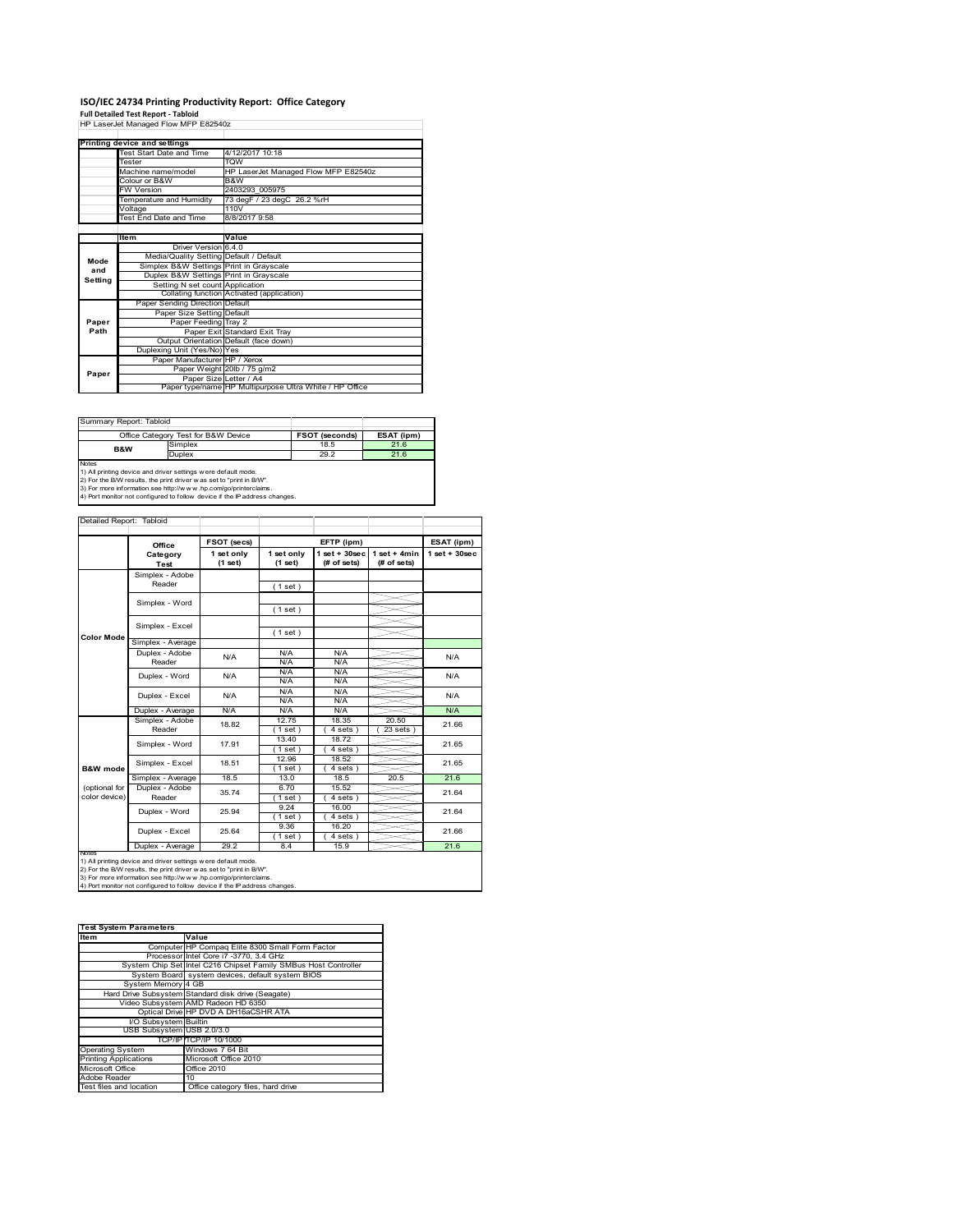# **ISO/IEC 24734 Printing Productivity Report: Office Category Full Detailed Test Report ‐ A3** HP LaserJet Managed Flow MFP E82540z

|         | THE LASSIVE MANAGE FIOW MFF EQUITY      |                                                         |  |  |  |
|---------|-----------------------------------------|---------------------------------------------------------|--|--|--|
|         |                                         |                                                         |  |  |  |
|         | Printing device and settings            |                                                         |  |  |  |
|         | Test Start Date and Time                | 4/12/2017 10:18                                         |  |  |  |
|         | Tester                                  | <b>TOW</b>                                              |  |  |  |
|         | Machine name/model                      | HP LaserJet Managed Flow MFP E82540z                    |  |  |  |
|         | Colour or B&W                           | B&W                                                     |  |  |  |
|         | <b>FW Version</b>                       | 2403293 005975                                          |  |  |  |
|         | Temperature and Humidity                | 73 degF / 23 degC 26.2 %rH                              |  |  |  |
|         | Voltage                                 | 110V                                                    |  |  |  |
|         | Test End Date and Time                  | 8/8/2017 9:58                                           |  |  |  |
|         |                                         |                                                         |  |  |  |
|         | Item                                    | Value                                                   |  |  |  |
|         | Driver Version 6.4.0                    |                                                         |  |  |  |
| Mode    | Media/Quality Setting Default / Default |                                                         |  |  |  |
| and     | Simplex B&W Settings Print in Grayscale |                                                         |  |  |  |
| Setting | Duplex B&W Settings Print in Grayscale  |                                                         |  |  |  |
|         | Setting N set count Application         |                                                         |  |  |  |
|         |                                         | Collating function Activated (application)              |  |  |  |
|         | Paper Sending Direction Default         |                                                         |  |  |  |
|         | Paper Size Setting Default              |                                                         |  |  |  |
| Paper   | Paper Feeding Tray 2                    |                                                         |  |  |  |
| Path    |                                         | Paper Exit Standard Exit Tray                           |  |  |  |
|         |                                         | Output Orientation Default (face down)                  |  |  |  |
|         | Duplexing Unit (Yes/No) Yes             |                                                         |  |  |  |
|         | Paper Manufacturer HP / Xerox           |                                                         |  |  |  |
| Paper   |                                         | Paper Weight 20lb / 75 g/m2                             |  |  |  |
|         |                                         | Paper Size Letter / A4                                  |  |  |  |
|         |                                         | Paper type/name HP Multipurpose Ultra White / HP Office |  |  |  |

| Summary Report: A3                                                            |                                                                     |                |            |  |  |  |
|-------------------------------------------------------------------------------|---------------------------------------------------------------------|----------------|------------|--|--|--|
|                                                                               | Office Category Test for B&W Device                                 | FSOT (seconds) | ESAT (ipm) |  |  |  |
| <b>B&amp;W</b>                                                                | Simplex                                                             | 11.8           | 21.6       |  |  |  |
|                                                                               | Duplex                                                              | 19.3           | 21.6       |  |  |  |
| <b>Notes</b><br>1) All printing device and driver settings were default mode. |                                                                     |                |            |  |  |  |
|                                                                               | 2) For the B/W results, the print driver was set to "print in B/W". |                |            |  |  |  |

2) For the B/W results, the print driver w as set to "print in B/W".<br>3) For more information see http://w w w.hp.com/go/printerclaims.<br>4) Port monitor not configured to follow device if the IP address changes.

|                     | FSOT (secs)<br>EFTP (ipm)<br>Office |                       |                       |                                   | ESAT (ipm)                     |                    |
|---------------------|-------------------------------------|-----------------------|-----------------------|-----------------------------------|--------------------------------|--------------------|
|                     | Category<br><b>Test</b>             | 1 set only<br>(1 set) | 1 set only<br>(1 set) | $1$ set + $30$ sec<br>(# of sets) | $1 set + 4 min$<br>(# of sets) | $1$ set + $30$ sec |
|                     | Simplex - Adobe                     |                       |                       |                                   |                                |                    |
|                     | Reader                              |                       | (1 set)               |                                   |                                |                    |
|                     |                                     |                       |                       |                                   |                                |                    |
|                     | Simplex - Word                      |                       | (1 set)               |                                   |                                |                    |
|                     | Simplex - Excel                     |                       |                       |                                   |                                |                    |
| <b>Color Mode</b>   |                                     |                       | (1 set)               |                                   |                                |                    |
|                     | Simplex - Average                   |                       |                       |                                   |                                |                    |
|                     | Duplex - Adobe                      | N/A                   | N/A                   | N/A                               |                                | N/A                |
|                     | Reader                              |                       | N/A                   | N/A                               |                                |                    |
|                     | Duplex - Word                       | N/A                   | N/A                   | N/A                               |                                | N/A                |
|                     |                                     |                       | N/A                   | N/A                               |                                |                    |
|                     | Duplex - Excel                      | N/A                   | N/A<br>N/A            | N/A<br>N/A                        |                                | N/A                |
|                     | Duplex - Average                    | N/A                   | N/A                   | N/A                               |                                | N/A                |
|                     | Simplex - Adobe                     |                       | 11.38                 | 17.68                             | 19.88                          |                    |
|                     | Reader                              | 21.09                 | $1$ set)              | $4 sets$ )                        | 23 sets                        | 21.66              |
|                     | Simplex - Word                      | 19.92                 | 12.05                 | 18.09                             |                                | 21.66              |
|                     |                                     |                       | $1$ set)              | $4 sets$ )                        |                                |                    |
|                     | Simplex - Excel                     | 20.91                 | 11.48                 | 17.73                             |                                | 21.66              |
| <b>B&amp;W</b> mode |                                     |                       | $1$ set)              | 4 sets)                           |                                |                    |
|                     | Simplex - Average                   | 20.7                  | 11.6                  | 17.8                              | 19.8                           | 21.6               |
| (optional for       | Duplex - Adobe                      | 28.01                 | 8.56                  | 15.50                             |                                | 21.66              |
| color device)       | Reader                              |                       | $1$ set)              | 4 sets)                           |                                |                    |
|                     | Duplex - Word                       | 25.62                 | 9.36                  | 16.24                             |                                | 21.64              |
|                     |                                     |                       | (1 set)               | 4 sets)                           |                                |                    |
|                     | Duplex - Excel                      | 25.66                 | 9.34                  | 16.34                             |                                | 21.64              |
|                     |                                     |                       | $1$ set)              | 4 sets)                           |                                |                    |
| <b>IVOIES</b>       | Duplex - Average                    | 26.5                  | 9.0                   | 16.0                              |                                | 21.6               |

| <b>Test System Parameters</b> |                                                                 |  |  |  |
|-------------------------------|-----------------------------------------------------------------|--|--|--|
| ltem                          | Value                                                           |  |  |  |
|                               | Computer HP Compaq Elite 8300 Small Form Factor                 |  |  |  |
|                               | Processor Intel Core i7 -3770, 3.4 GHz                          |  |  |  |
|                               | System Chip Set Intel C216 Chipset Family SMBus Host Controller |  |  |  |
|                               | System Board system devices, default system BIOS                |  |  |  |
| System Memory 4 GB            |                                                                 |  |  |  |
|                               | Hard Drive Subsystem Standard disk drive (Seagate)              |  |  |  |
|                               | Video Subsystem AMD Radeon HD 6350                              |  |  |  |
|                               | Optical Drive HP DVD A DH16aCSHR ATA                            |  |  |  |
| I/O Subsystem Builtin         |                                                                 |  |  |  |
| USB Subsystem USB 2.0/3.0     |                                                                 |  |  |  |
|                               | TCP/IP TCP/IP 10/1000                                           |  |  |  |
| <b>Operating System</b>       | Windows 7 64 Bit                                                |  |  |  |
| <b>Printing Applications</b>  | Microsoft Office 2010                                           |  |  |  |
| Microsoft Office              | <b>Office 2010</b>                                              |  |  |  |
| Adobe Reader                  | 10                                                              |  |  |  |
| Test files and location       | Office category files, hard drive                               |  |  |  |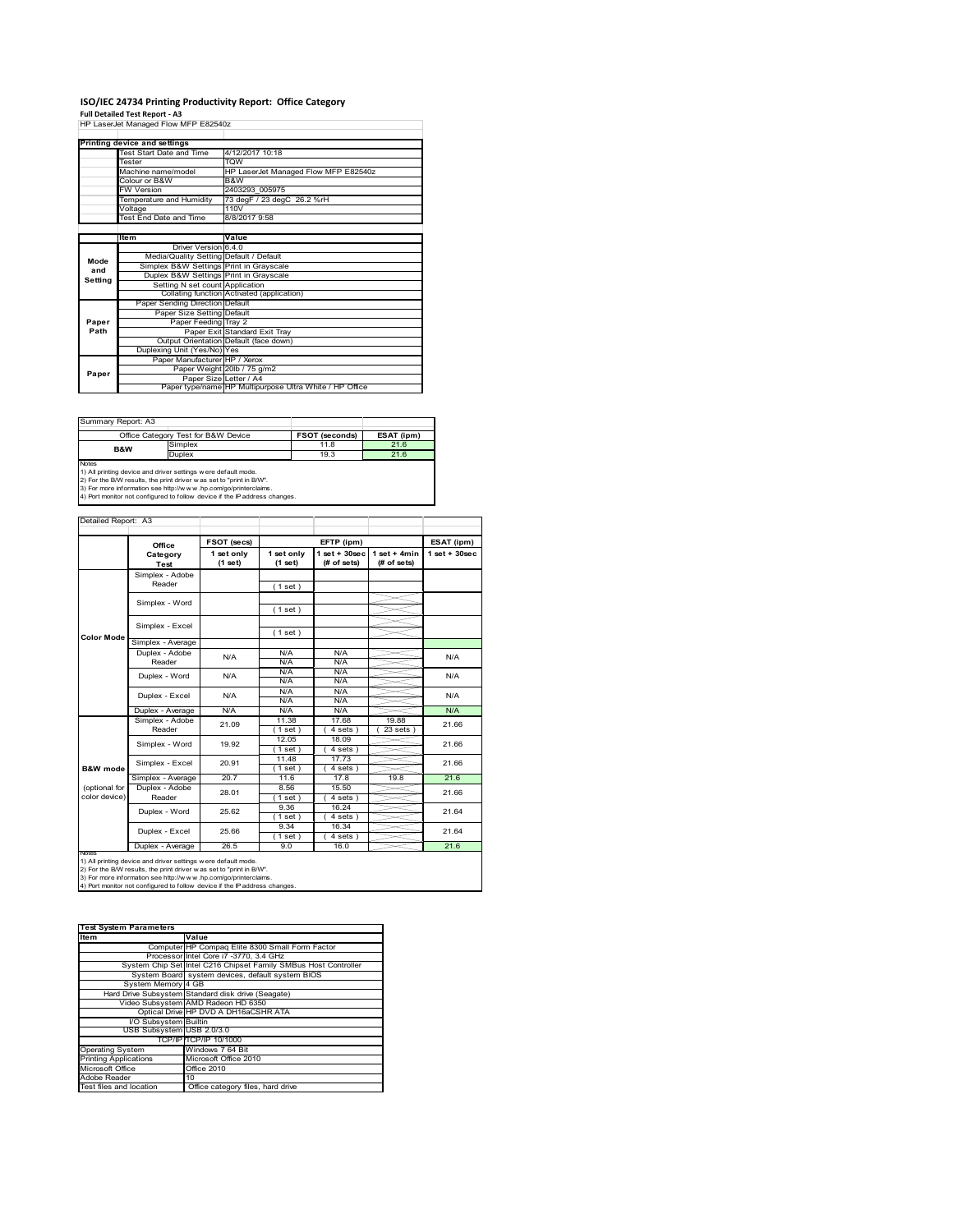# **ISO/IEC 24734 Printing Productivity Report: Office Category Feature Performance Full Report ‐ Office Feature Performance Test** HP LaserJet Managed Flow MFP E82540z

|         | Printing device and settings            |                                                         |  |  |
|---------|-----------------------------------------|---------------------------------------------------------|--|--|
|         | Test Start Date and Time                | 4/12/2017 10:18                                         |  |  |
|         | Tester                                  | <b>TQW</b>                                              |  |  |
|         | Machine name/model                      | HP LaserJet Managed Flow MFP E82540z                    |  |  |
|         | Colour or B&W                           | B&W                                                     |  |  |
|         | <b>FW Version</b>                       | 2403293 005975                                          |  |  |
|         | Temperature and Humidity                | 73 degF / 23 degC 26.2 %rH                              |  |  |
|         | Voltage                                 | 110V                                                    |  |  |
|         | Test End Date and Time                  | 8/8/2017 9:58                                           |  |  |
|         |                                         |                                                         |  |  |
|         | Item                                    | Value                                                   |  |  |
|         | Driver Version 6.4.0                    |                                                         |  |  |
| Mode    | Media/Quality Setting Default / Default |                                                         |  |  |
| and     | Simplex B&W Settings Print in Grayscale |                                                         |  |  |
| Setting | Duplex B&W Settings Print in Grayscale  |                                                         |  |  |
|         | Setting N set count Application         |                                                         |  |  |
|         |                                         | Collating function Activated (application)              |  |  |
|         | Paper Sending Direction Default         |                                                         |  |  |
|         | Paper Size Setting Default              |                                                         |  |  |
| Paper   | Paper Feeding Tray 2                    |                                                         |  |  |
| Path    |                                         | Paper Exit Standard Exit Tray                           |  |  |
|         |                                         | Output Orientation Default (face down)                  |  |  |
|         | Duplexing Unit (Yes/No) Yes             |                                                         |  |  |
|         | Paper Manufacturer HP / Xerox           |                                                         |  |  |
| Paper   |                                         | Paper Weight 20lb / 75 g/m2                             |  |  |
|         |                                         | Paper Size Letter / A4                                  |  |  |
|         |                                         | Paper type/name HP Multipurpose Ultra White / HP Office |  |  |

| <b>ISO Print Productivity Report: Feature Performance Test Summary</b>                                                                                                                                                                                                                     |         |      |                                  |  |  |  |
|--------------------------------------------------------------------------------------------------------------------------------------------------------------------------------------------------------------------------------------------------------------------------------------------|---------|------|----------------------------------|--|--|--|
|                                                                                                                                                                                                                                                                                            |         |      | <b>Feature Performance Ratio</b> |  |  |  |
| <b>Printing Modes</b>                                                                                                                                                                                                                                                                      |         |      |                                  |  |  |  |
| (Feature Adobe Reader - Office test file)                                                                                                                                                                                                                                                  |         |      |                                  |  |  |  |
| A5 Landscape Feed - Colour                                                                                                                                                                                                                                                                 | Simplex |      |                                  |  |  |  |
| <b>A5 Portrait Feed - Colour</b>                                                                                                                                                                                                                                                           | Simplex |      |                                  |  |  |  |
| Legal - Colour                                                                                                                                                                                                                                                                             | Simplex |      |                                  |  |  |  |
| Legal - Colour                                                                                                                                                                                                                                                                             | Duplex  |      |                                  |  |  |  |
| A5 Landscape Feed - B/W                                                                                                                                                                                                                                                                    | Simplex | 168% | 100%                             |  |  |  |
| <b>A5 Portrait Feed - B/W</b>                                                                                                                                                                                                                                                              | Simplex | 99%  | 100%                             |  |  |  |
| Legal - B/W                                                                                                                                                                                                                                                                                | Simplex | 117% | 61%                              |  |  |  |
| Legal - B/W                                                                                                                                                                                                                                                                                | Duplex  | 94%  | 61%                              |  |  |  |
| Notes<br>1) All printing device and driver settings were default mode.<br>2) Test conducted with 8-paper Office Feature Performance file.<br>3) For more information see http://www.hp.com/go/printerclaims.<br>4) Port monitor not configured to follow device if the IP address changes. |         |      |                                  |  |  |  |

| 1) Port monitor not configured to follow device if the IP address ch |  |
|----------------------------------------------------------------------|--|
|----------------------------------------------------------------------|--|

| <b>Printing Modes</b><br><b>Feature Adobe Reader - Office</b>                                                                                                                                                                                                                                    | <b>Base Printing</b>       |                     | <b>Feature Performance</b> |                                 |                                         |                                      |
|--------------------------------------------------------------------------------------------------------------------------------------------------------------------------------------------------------------------------------------------------------------------------------------------------|----------------------------|---------------------|----------------------------|---------------------------------|-----------------------------------------|--------------------------------------|
| test file (8-page)                                                                                                                                                                                                                                                                               | Mode                       |                     |                            |                                 | A5 and Legal                            |                                      |
|                                                                                                                                                                                                                                                                                                  | <b>FSOT</b><br><b>Base</b> | <b>ESAT</b><br>Base | 1 set<br>FSOT (secs)       | $1$ set $+30$ sec<br>ESAT (ipm) | FSOT (base)<br><b>FSOT</b><br>(feature) | <b>ESAT (feature)</b><br>ESAT (base) |
| Simplex A5 Landscape Feed - Colour                                                                                                                                                                                                                                                               |                            |                     |                            |                                 |                                         |                                      |
| Simplex A5 Portrait Feed - Colour                                                                                                                                                                                                                                                                |                            |                     |                            |                                 |                                         |                                      |
| Legal Simplex - Colour                                                                                                                                                                                                                                                                           |                            |                     |                            |                                 |                                         |                                      |
| <b>Legal Duplex - Colour</b>                                                                                                                                                                                                                                                                     |                            |                     |                            |                                 |                                         |                                      |
| Simplex A5 Landscape Feed - B/W                                                                                                                                                                                                                                                                  | 30.3                       | 40.24               | 18.05                      | 40.3                            | 168%                                    | 100%                                 |
| Simplex A5 Portrait Feed - B/W                                                                                                                                                                                                                                                                   | 30.3                       | 40.24               | 30.75                      | 40.3                            | 99%                                     | 100%                                 |
| Legal Simplex - B/W                                                                                                                                                                                                                                                                              | 30.3                       | 40.24               | 26                         | 24.8                            | 117%                                    | 61%                                  |
| Legal Duplex - B/W                                                                                                                                                                                                                                                                               | 30.3                       | 40.24               | 32.46                      | 24.8                            | 94%                                     | 61%                                  |
| <b>Notes</b><br>1) All printing device and driver settings were default mode.<br>2) Test conducted with 8-paper Office Feature Performance file<br>3) For more information see http://www.hp.com/go/printerclaims.<br>4) Port monitor not configured to follow device if the IP address changes. |                            |                     |                            |                                 |                                         |                                      |

|           | <b>Test System Parameters</b> |                                                                 |  |  |  |
|-----------|-------------------------------|-----------------------------------------------------------------|--|--|--|
|           | <b>Item</b>                   | Value                                                           |  |  |  |
|           |                               | Computer HP Compaq Elite 8300 Small Form Factor                 |  |  |  |
|           |                               | Processor Intel Core i7 -3770, 3.4 GHz                          |  |  |  |
|           |                               | System Chip Set Intel C216 Chipset Family SMBus Host Controller |  |  |  |
|           |                               | System Board system devices, default system BIOS                |  |  |  |
| Test      | System Memory 4 GB            |                                                                 |  |  |  |
| System    |                               | Hard Drive Subsystem Standard disk drive (Seagate)              |  |  |  |
|           |                               | Video Subsystem AMD Radeon HD 6350                              |  |  |  |
|           |                               | Optical Drive HP DVD A DH16aCSHR ATA                            |  |  |  |
|           | I/O Subsystem Builtin         |                                                                 |  |  |  |
|           | USB Subsystem USB 2.0/3.0     |                                                                 |  |  |  |
| <b>VO</b> |                               | TCP/IP TCP/IP 10/1000                                           |  |  |  |
|           | <b>Operating System</b>       | Windows 7 64 Bit                                                |  |  |  |
|           | <b>Printing Applications</b>  | Microsoft Office 2010                                           |  |  |  |
|           | Software Microsoft Office     | <b>Office 2010</b>                                              |  |  |  |
|           | Adobe Reader                  | 10                                                              |  |  |  |
|           | Test files and location       | Office category files, hard drive                               |  |  |  |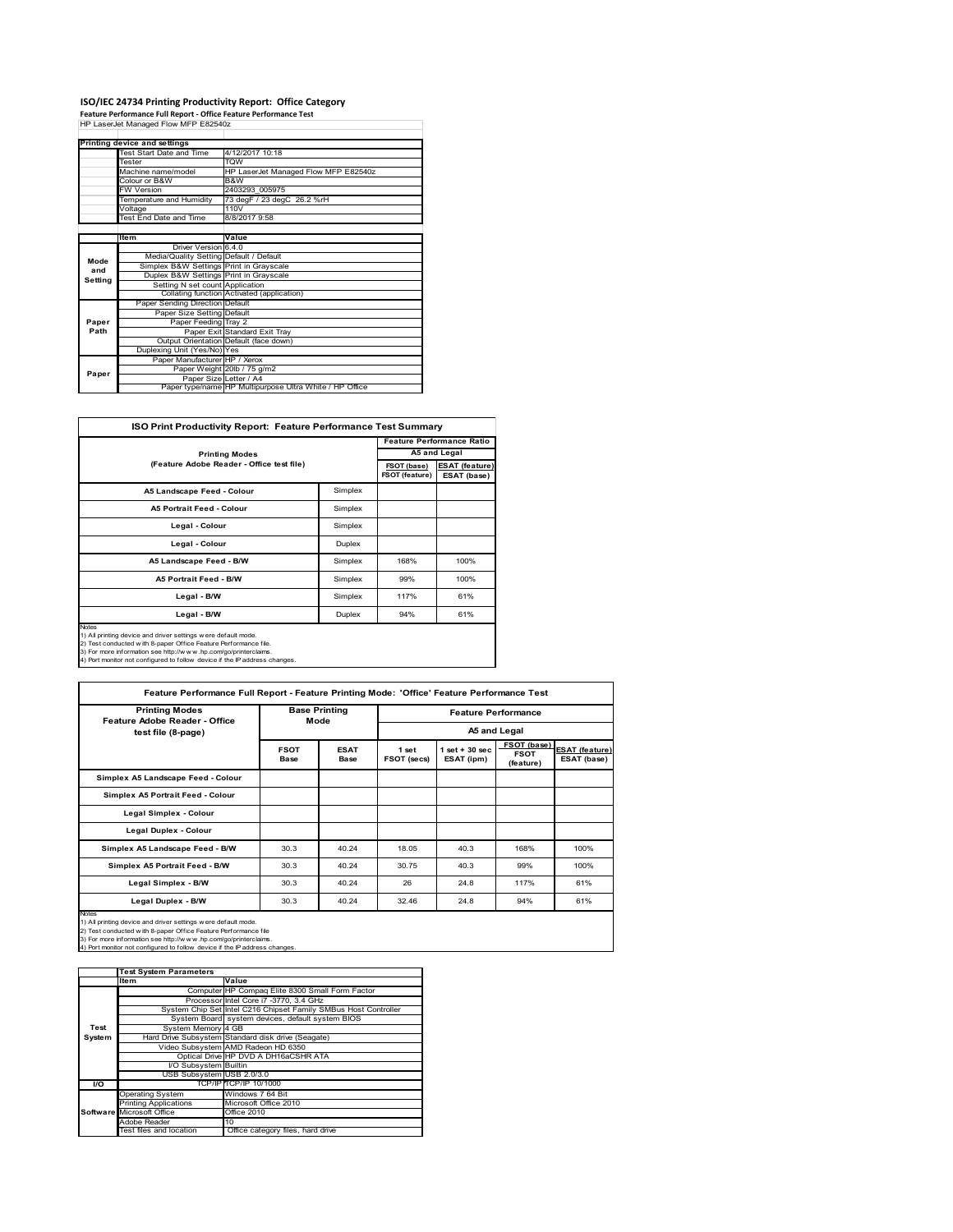# **ISO/IEC 17629 First Print Out Time Report: Office Category**

**Full Detailed Test Report ‐ LETTER** HP LaserJet Managed Flow MFP E82540z

|            | Printing device and settings                       |                                      |  |  |  |
|------------|----------------------------------------------------|--------------------------------------|--|--|--|
|            | Test Start Date and Time                           | 4/12/2017 10:18                      |  |  |  |
|            | Tester                                             | <b>TOW</b>                           |  |  |  |
|            | Machine name/model                                 | HP LaserJet Managed Flow MFP E82540z |  |  |  |
|            | Colour or B&W                                      | B&W                                  |  |  |  |
|            | <b>FW Version</b>                                  | 2403293 005975                       |  |  |  |
|            | Configuration (options)                            | Default                              |  |  |  |
|            | Controller                                         | Unknown                              |  |  |  |
|            | <b>Not Specified</b><br>Printing device page count |                                      |  |  |  |
|            | Printing supplies page count Not Specified         |                                      |  |  |  |
|            | Temperature and Humidity                           | 73 degF / 23 degC 26.2 %rH           |  |  |  |
|            | Voltage                                            | 110V                                 |  |  |  |
|            | Test End Date and Time                             | 8/8/2017 9:58                        |  |  |  |
|            |                                                    |                                      |  |  |  |
|            | <b>Item</b>                                        | Value                                |  |  |  |
| Mode       | PDL and driver version                             | 640                                  |  |  |  |
| and        | Print Quality mode                                 | default                              |  |  |  |
| Setting    | <b>B&amp;W</b> settings                            | default                              |  |  |  |
|            | Paper feed orientation                             | Short Edge                           |  |  |  |
| Paper      | Paper type setting                                 | default                              |  |  |  |
|            | Paper feeding                                      | Standard cassette                    |  |  |  |
|            | Paper exit                                         | Standard exit tray                   |  |  |  |
| Paper Path | Output orientation                                 | default (face up or face down)       |  |  |  |

ń

**ISO First Page Out Time Summary Report: Office Category** Summary Report: **Letter**

**FPOT from Ready (seconds)**<br>
Simplex 7.45 **B&W**

**Duplex**<br>Notes<br>1) All printing device and driver settings were default mode.<br>2) For the BM results, the print driver was set to "print in BM".<br>4) For more information see http://www.hp.com/golprinterclaims.<br>4) Port monitor

|                                                                 |                                                                                                                                                                                                                                                                                                                                                                                                             | ISO First Page Out Time Report: Office Category |                    |                              |                      |                   |            |
|-----------------------------------------------------------------|-------------------------------------------------------------------------------------------------------------------------------------------------------------------------------------------------------------------------------------------------------------------------------------------------------------------------------------------------------------------------------------------------------------|-------------------------------------------------|--------------------|------------------------------|----------------------|-------------------|------------|
| <b>Detailed Report: LETTER</b>                                  |                                                                                                                                                                                                                                                                                                                                                                                                             | Word<br>(seconds)                               | Excel<br>(seconds) | Adobe<br>Reader<br>(seconds) | Average<br>(seconds) | <b>Delay Time</b> |            |
|                                                                 | FPOT from Ready - Simplex                                                                                                                                                                                                                                                                                                                                                                                   |                                                 |                    |                              |                      |                   |            |
|                                                                 | FPOT from Ready - Duplex                                                                                                                                                                                                                                                                                                                                                                                    |                                                 |                    |                              |                      |                   |            |
| <b>Color Mode</b>                                               | FPOT from Sleep - Simplex                                                                                                                                                                                                                                                                                                                                                                                   |                                                 |                    | N/A                          |                      |                   |            |
|                                                                 | Recovery Time                                                                                                                                                                                                                                                                                                                                                                                               |                                                 |                    |                              |                      |                   |            |
|                                                                 | FPOT from Off - Simplex                                                                                                                                                                                                                                                                                                                                                                                     |                                                 |                    |                              |                      |                   |            |
|                                                                 | Warm-up Time                                                                                                                                                                                                                                                                                                                                                                                                |                                                 |                    |                              |                      |                   |            |
|                                                                 | FPOT from Ready - Simplex                                                                                                                                                                                                                                                                                                                                                                                   | 6.99                                            | 7.44               | 7.92                         | 7.45                 | 20 Seconds        |            |
|                                                                 | FPOT from Ready - Duplex                                                                                                                                                                                                                                                                                                                                                                                    |                                                 |                    |                              |                      |                   |            |
| <b>B&amp;W Mode</b>                                             | FPOT from Sleep - Simplex                                                                                                                                                                                                                                                                                                                                                                                   |                                                 |                    | 35.27                        |                      | 76 Minutes        |            |
|                                                                 | Recovery Time                                                                                                                                                                                                                                                                                                                                                                                               |                                                 |                    | 27.3                         |                      |                   |            |
|                                                                 |                                                                                                                                                                                                                                                                                                                                                                                                             |                                                 |                    |                              |                      |                   |            |
|                                                                 | FPOT from Off - Simplex                                                                                                                                                                                                                                                                                                                                                                                     |                                                 |                    | 18942                        |                      |                   |            |
|                                                                 | Warm-up Time                                                                                                                                                                                                                                                                                                                                                                                                |                                                 |                    | 181.50                       |                      |                   |            |
| Notes<br><b>HP Data Table</b><br><b>Detailed Report: LETTER</b> | 1) All printing device and driver settings w ere default mode.<br>2) For the B/W results, the print driver was set to "print in B/W".<br>3) For more information see http://www.hp.com/go/printerclaims.<br>4) Port monitor not configured to follow device if the IP address changes.<br>5) Page counts w ere collected after completion of the tests.<br>6) Details for FPOT from Sleep are show n below. | <b>FPOT Avg</b>                                 | FPOT (secs)        | FPOT (secs)                  | <b>FPOT</b> (secs)   |                   |            |
|                                                                 |                                                                                                                                                                                                                                                                                                                                                                                                             | (se cs)                                         | <b>Iteration 1</b> | <b>Iteration 2</b>           | Iteration 3          | Application       | Delay Time |
|                                                                 | FPOT from Sleep                                                                                                                                                                                                                                                                                                                                                                                             | N/A                                             | N/A                | N/A                          | N/A                  | Adobe Reader      |            |
| Color Mode                                                      | FPOT from Sleep (15 minutes)<br>HP/Non ISO Test                                                                                                                                                                                                                                                                                                                                                             | N/A                                             | N/A                | N/A                          | N/A                  | Adobe Reader      |            |
| <b>B&amp;W Mode</b>                                             | FPOT from Sleep                                                                                                                                                                                                                                                                                                                                                                                             | 35.27                                           | 35.40              | 35.13                        | N/A                  | Adobe Reader      | 76 Minutes |

|                                  | <b>Test System Parameters</b> |                                                       |  |  |  |
|----------------------------------|-------------------------------|-------------------------------------------------------|--|--|--|
|                                  | <b>Item</b>                   | Value                                                 |  |  |  |
|                                  | Computer                      | HP Compag Elite 8300 Small Form Factor                |  |  |  |
|                                  | Processor                     | Intel Core i7 -3770, 3.4 GHz                          |  |  |  |
|                                  | System Chip Set               | Intel C216 Chipset Family SMBus Host Controller       |  |  |  |
|                                  | System Board                  | system devices, default system BIOS                   |  |  |  |
| Test                             | <b>System Memory</b>          | 4 GB                                                  |  |  |  |
| System                           | <b>Hard Drive Subsystem</b>   | Standard disk drive (Seagate)                         |  |  |  |
|                                  | Video Subsystem               | AMD Radeon HD 6350                                    |  |  |  |
|                                  | Optical Drive                 | HP DVD A DH16aCSHR ATA                                |  |  |  |
|                                  | I/O Subsystem                 | <b>Builtin</b>                                        |  |  |  |
|                                  | <b>USB Subsystem</b>          | USB 2.0/3.0                                           |  |  |  |
| Printing<br>Device<br>Connection | TCP/IP                        | 10/1000                                               |  |  |  |
|                                  | <b>Operating System</b>       | Windows 7 Business/Ultimate, 64 bit, Build 7601, SP 1 |  |  |  |
|                                  | <b>Printing Applications</b>  | Microsoft Office 2010 SP2                             |  |  |  |
| Software                         |                               | Adobe Reader 10.1.4                                   |  |  |  |
|                                  | <b>Print Driver</b>           | 6.4.0                                                 |  |  |  |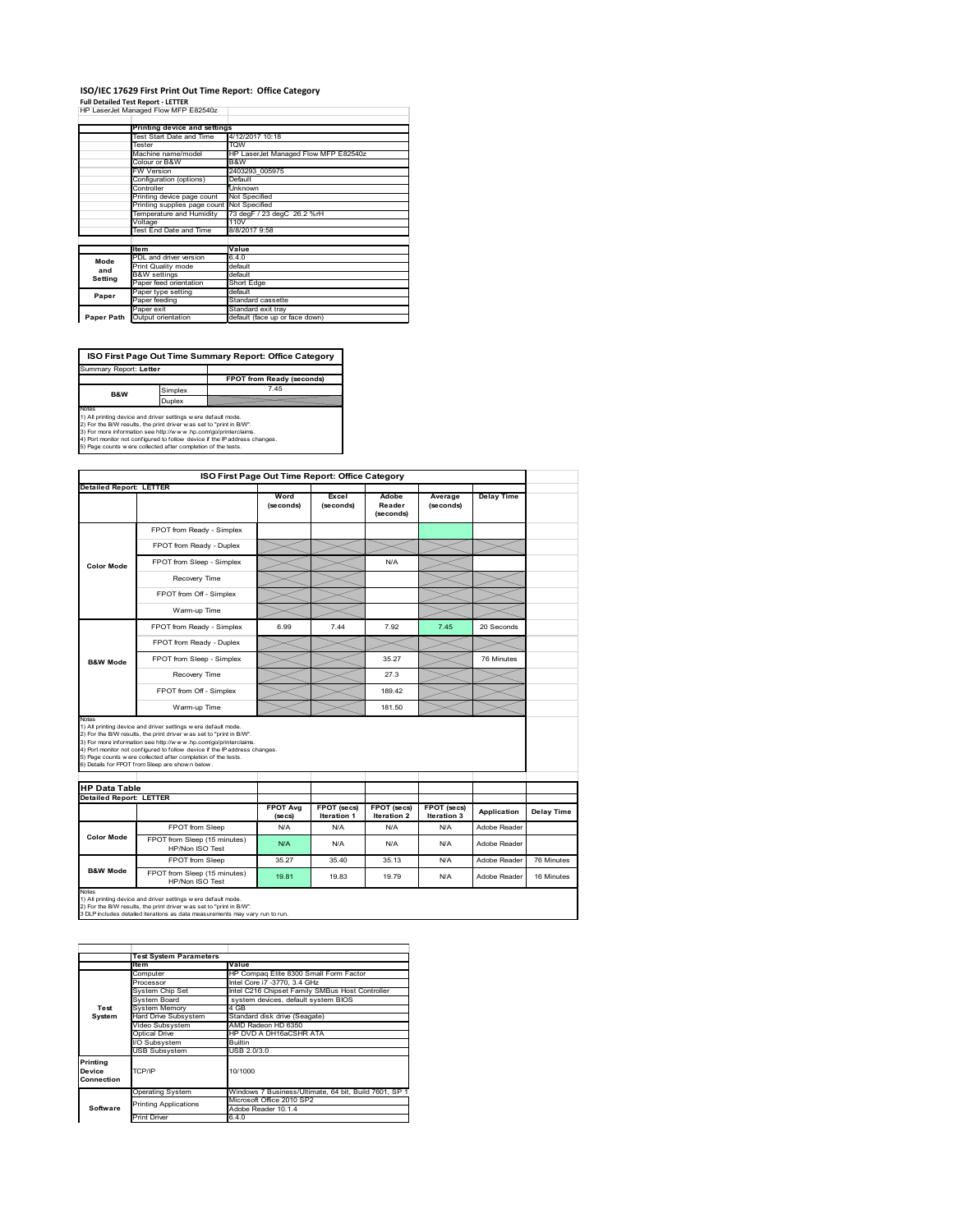# **ISO/IEC 17629 First Print Out Time Report: Office Category**

**Full Detailed Test Report ‐ A4** HP LaserJet Managed Flow MFP E82540z

|            | Printing device and settings |                                      |
|------------|------------------------------|--------------------------------------|
|            | Test Start Date and Time     | 4/12/2017 10:18                      |
|            | Tester                       | <b>TOW</b>                           |
|            | Machine name/model           | HP LaserJet Managed Flow MFP E82540z |
|            | Colour or B&W                | <b>B&amp;W</b>                       |
|            | <b>FW Version</b>            | 2403293 005975                       |
|            | Configuration (options)      | Default                              |
|            | Controller                   | Unknown                              |
|            | Printing device page count   | Not Specified                        |
|            | Printing supplies page count | Not Specified                        |
|            | Temperature and Humidity     | 73 degF / 23 degC 26.2 %rH           |
|            | Voltage                      | 110V                                 |
|            | Test End Date and Time       | 8/8/2017 9:58                        |
|            |                              |                                      |
|            | <b>Item</b>                  | Value                                |
| Mode       | PDL and driver version       | 640                                  |
| and        | Print Quality mode           | default                              |
| Setting    | <b>B&amp;W</b> settings      | default                              |
|            | Paper feed orientation       | Short Edge                           |
| Paper      | Paper type setting           | default                              |
|            | Paper feeding                | Standard cassette                    |
|            | Paper exit                   | Standard exit trav                   |
| Paper Path | Output orientation           | default (face up or face down)       |

٦

**ISO First Page Out Time Summary Report: Office Category**

**FPOT from Ready (seconds)** Simplex 7.23 Duplex Notes<br>1) All printing device and driver settings were default mode.<br>2) For the BAV results, the print driver was set to "print in BAV".<br>3) For more information see http://www.hp.com/golprinterclaims.<br>4) Port monitor not co Summary Report: A4 **B&W**

|                                                      |                                                                                                                                                                                                                                                                                                                                                                                                             | ISO First Page Out Time Report: Office Category |                            |                                   |                            |                   |            |
|------------------------------------------------------|-------------------------------------------------------------------------------------------------------------------------------------------------------------------------------------------------------------------------------------------------------------------------------------------------------------------------------------------------------------------------------------------------------------|-------------------------------------------------|----------------------------|-----------------------------------|----------------------------|-------------------|------------|
| Detailed Report: A4                                  |                                                                                                                                                                                                                                                                                                                                                                                                             | Word<br>(seconds)                               | Excel<br>(seconds)         | Adobe<br>Reader<br>(seconds)      | Average<br>(seconds)       | <b>Delay Time</b> |            |
|                                                      | FPOT from Ready - Simplex                                                                                                                                                                                                                                                                                                                                                                                   |                                                 |                            |                                   |                            |                   |            |
|                                                      | FPOT from Ready - Duplex                                                                                                                                                                                                                                                                                                                                                                                    |                                                 |                            |                                   |                            |                   |            |
| <b>Color Mode</b>                                    | FPOT from Sleep - Simplex                                                                                                                                                                                                                                                                                                                                                                                   |                                                 |                            | N/A                               |                            |                   |            |
|                                                      | Recovery Time                                                                                                                                                                                                                                                                                                                                                                                               |                                                 |                            |                                   |                            |                   |            |
|                                                      | FPOT from Off - Simplex                                                                                                                                                                                                                                                                                                                                                                                     |                                                 |                            |                                   |                            |                   |            |
|                                                      | Warm-up Time                                                                                                                                                                                                                                                                                                                                                                                                |                                                 |                            |                                   |                            |                   |            |
|                                                      | FPOT from Ready - Simplex                                                                                                                                                                                                                                                                                                                                                                                   | 6.90                                            | 7.15                       | 7.64                              | 7.23                       | 20 Seconds        |            |
|                                                      | FPOT from Ready - Duplex                                                                                                                                                                                                                                                                                                                                                                                    |                                                 |                            |                                   |                            |                   |            |
| <b>B&amp;W Mode</b>                                  | FPOT from Sleep - Simplex                                                                                                                                                                                                                                                                                                                                                                                   |                                                 |                            | 37.07                             |                            | 76 Minutes        |            |
|                                                      | Recovery Time                                                                                                                                                                                                                                                                                                                                                                                               |                                                 |                            | 29.4                              |                            |                   |            |
|                                                      |                                                                                                                                                                                                                                                                                                                                                                                                             |                                                 |                            |                                   |                            |                   |            |
|                                                      | FPOT from Off - Simplex                                                                                                                                                                                                                                                                                                                                                                                     |                                                 |                            | 186.64                            |                            |                   |            |
|                                                      | Warm-up Time                                                                                                                                                                                                                                                                                                                                                                                                |                                                 |                            | 179.00                            |                            |                   |            |
|                                                      | 1) All printing device and driver settings w ere default mode.<br>2) For the B/W results, the print driver was set to "print in B/W".<br>3) For more information see http://www.hp.com/go/printerclaims.<br>4) Port monitor not configured to follow device if the IP address changes.<br>5) Page counts w ere collected after completion of the tests.<br>6) Details for FPOT from Sleep are show n below. |                                                 |                            |                                   |                            |                   |            |
|                                                      |                                                                                                                                                                                                                                                                                                                                                                                                             |                                                 |                            |                                   |                            |                   |            |
|                                                      |                                                                                                                                                                                                                                                                                                                                                                                                             | <b>FPOT Avg</b>                                 | FPOT (secs)<br>Iteration 1 | FPOT (secs)<br><b>Iteration 2</b> | FPOT (secs)<br>Iteration 3 | Application       |            |
| Notes<br><b>HP Data Table</b><br>Detailed Report: A4 | FPOT from Sleep                                                                                                                                                                                                                                                                                                                                                                                             | (se cs)<br>N/A                                  | N/A                        | N/A                               | N/A                        | Adobe Reader      | Delay Time |
| <b>Color Mode</b>                                    | FPOT from Sleep (15 minutes)<br>HP/Non ISO Test                                                                                                                                                                                                                                                                                                                                                             | N/A                                             | N/A                        | N/A                               | N/A                        | Adobe Reader      |            |
| <b>B&amp;W Mode</b>                                  | FPOT from Sleep                                                                                                                                                                                                                                                                                                                                                                                             | 37.07                                           | 36.90                      | 37.23                             | N/A                        | Adobe Reader      | 76 Minutes |

1) All printing device and driver settings w ere default mode.<br>2) For the B/W results, the print driver w as set to "print in B/W".<br>3 DLP includes detailed iterations as data measurements may vary run to run.

|                                  | <b>Test System Parameters</b>         |                                                       |  |  |
|----------------------------------|---------------------------------------|-------------------------------------------------------|--|--|
|                                  | <b>Item</b>                           | Value                                                 |  |  |
|                                  | Computer                              | HP Compaq Elite 8300 Small Form Factor                |  |  |
|                                  | Processor                             | Intel Core i7 -3770, 3.4 GHz                          |  |  |
|                                  | System Chip Set                       | Intel C216 Chipset Family SMBus Host Controller       |  |  |
|                                  | System Board                          | system devices, default system BIOS                   |  |  |
| Test                             | <b>System Memory</b>                  | 4 GB                                                  |  |  |
| System                           | Hard Drive Subsystem                  | Standard disk drive (Seagate)                         |  |  |
|                                  | AMD Radeon HD 6350<br>Video Subsystem |                                                       |  |  |
|                                  | Optical Drive                         | HP DVD A DH16aCSHR ATA                                |  |  |
|                                  | I/O Subsystem                         | <b>Builtin</b>                                        |  |  |
|                                  | <b>USB Subsystem</b>                  | USB 2.0/3.0                                           |  |  |
| Printing<br>Device<br>Connection | TCP/IP                                | 10/1000                                               |  |  |
|                                  | <b>Operating System</b>               | Windows 7 Business/Ultimate, 64 bit, Build 7601, SP 1 |  |  |
|                                  |                                       | Microsoft Office 2010 SP2                             |  |  |
| Software                         | <b>Printing Applications</b>          | Adobe Reader 10.1.4                                   |  |  |
|                                  | <b>Print Driver</b>                   | 6.4.0                                                 |  |  |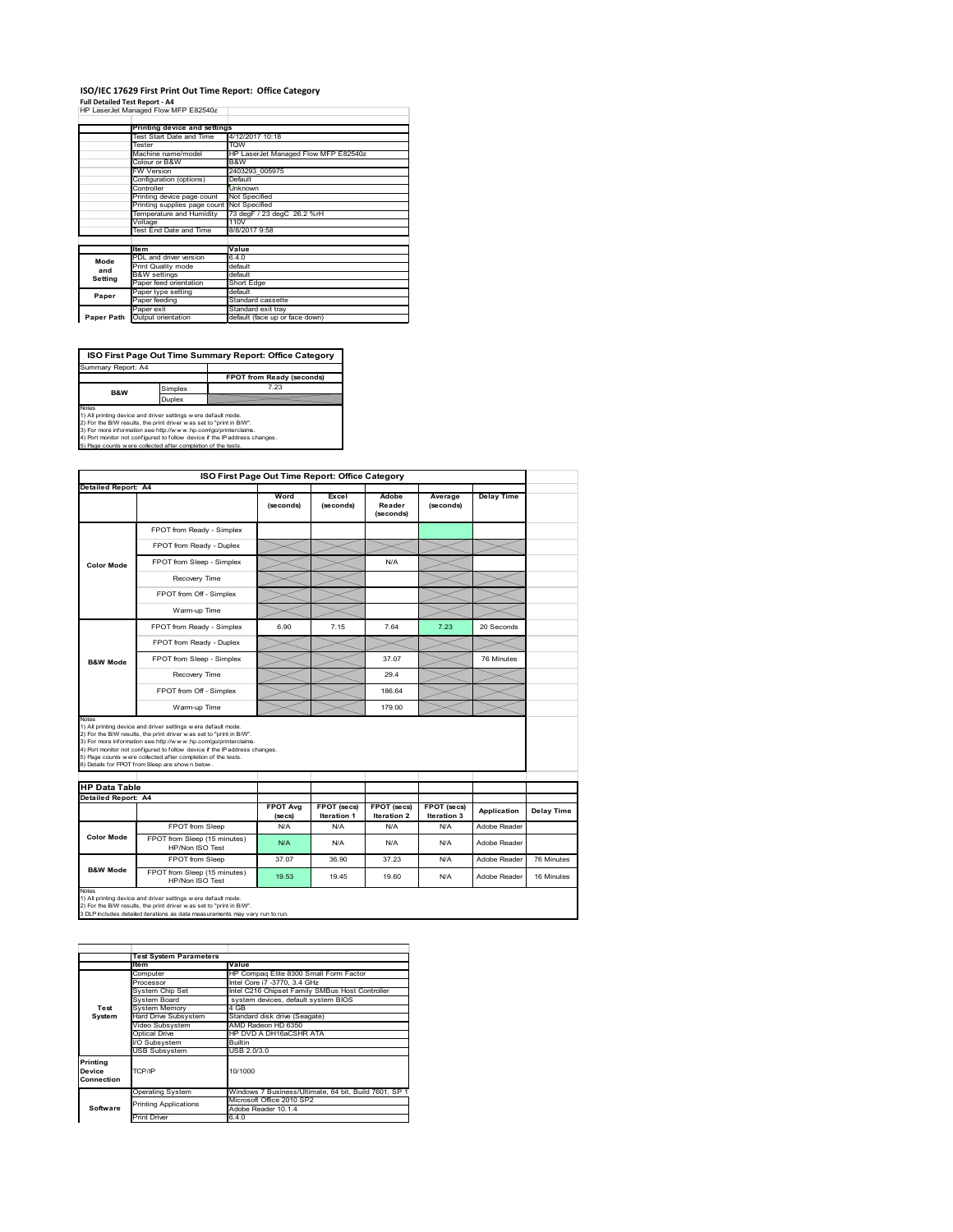# **ISO/IEC 29183 Copy Productivity Report**

# **Full Detailed Test R**

|             | Full Detailed Test Report - LETTER       |                                                         |
|-------------|------------------------------------------|---------------------------------------------------------|
|             | HP LaserJet Managed Flow MFP E82540z     |                                                         |
|             |                                          |                                                         |
|             | <b>Machine Setup Information</b>         |                                                         |
|             | Test Start Date and Time 4/13/2017 13:19 |                                                         |
|             | <b>Tester</b> TQW                        |                                                         |
|             |                                          | Machine name/model HP LaserJet Managed Flow MFP E82540z |
|             | Colour or B&W B&W                        |                                                         |
|             |                                          | FW Version 2403293_005975                               |
|             | Configuration (options) Not Specified    |                                                         |
|             |                                          | Temperature and Humidity 73 degF / 23 degC 26.2 %rH     |
|             | Test End Date and Time: 8/3/2017 11:29   |                                                         |
|             |                                          |                                                         |
|             | Pre-set Item                             | Pre-set Value                                           |
|             | Output Resolution Default                |                                                         |
|             | Output Quality Default                   |                                                         |
| Mode        |                                          | Copying Mode Colour for Colour and B&W for B&W          |
|             | Auto Density Adjustment Default          |                                                         |
|             |                                          | Collating function Set in Control Panel                 |
| Paper       | Paper Sending Direction Default          |                                                         |
|             | Paper Type Setting Default               |                                                         |
| Paper       | Paper Feeding Tray 2                     |                                                         |
| Path        | Paper Exit Default                       |                                                         |
|             |                                          | Face Up Exit Default (face down)                        |
|             | <b>Fixing Capability Default</b>         |                                                         |
| Temporary   | Image Quality Stability Default          |                                                         |
| <b>Stop</b> | Capacity of Paper Default                |                                                         |
|             | Others None                              |                                                         |
|             |                                          |                                                         |
|             |                                          | $\overline{\mathbf{u}}$                                 |

|       | Paper Manufacturer HP / Xerox |                                                         |
|-------|-------------------------------|---------------------------------------------------------|
| Paper |                               | Paper Weight 20lb / 75 g/m2                             |
|       | Paper Size Letter / A4        |                                                         |
|       |                               | Paper type/name HP Multipurpose Ultra White / HP Office |
|       |                               |                                                         |

| Summary Report: Letter |              |             |
|------------------------|--------------|-------------|
|                        |              |             |
|                        |              |             |
|                        | <b>SFCOT</b> | sESAT (ipm) |

Notes

First Copy Out and Copy Speed measured using ISO/IEC 29183, excludes first set of test documents. For more information see http://w w w .hp.com/go/printerclaims. Exact speed varies depending on the system configuration and document.

Only Target A w as used, all test documents have the same Saturated throughput. Reference ISO/IEC29183:2010 Clause 5, Sections 5.3.1 and 5.3.2

| Detailed Report: LETTER |               |              |       |             |                |             |
|-------------------------|---------------|--------------|-------|-------------|----------------|-------------|
|                         |               |              |       |             |                |             |
|                         | <b>Target</b> |              |       | sEFTP (ipm) |                | sESAT (ipm) |
|                         |               | sFCOT (secs) | 1copy | 1copy+30sec | 1copy+4minutes |             |
|                         | A             | 5.89         | 10.19 | 33.42       | 39.03          | 40.21       |
|                         |               |              |       | 22 sets     | 167 sets       |             |
|                         | B             |              |       |             |                |             |
|                         |               |              |       |             |                |             |
| B&W                     | C             |              |       |             |                |             |
|                         |               |              |       |             |                |             |
|                         | D             |              |       |             |                |             |
|                         |               |              |       |             |                |             |
|                         | Average       | 5.9          | 10.2  | 33.4        | 39.0           | 40.2        |

### Notes

First Copy Out and Copy Speed measured using ISO/IEC 29183, excludes first set of test documents. For more information see http://w w w .hp.com/go/printerclaims. Exact speed varies depending on the system configuration and document. Only Target A w as used, all test documents have the same Saturated throughput. Reference ISO/IEC29183:2010 Clause 5, Sections 5.3.1 and 5.3.2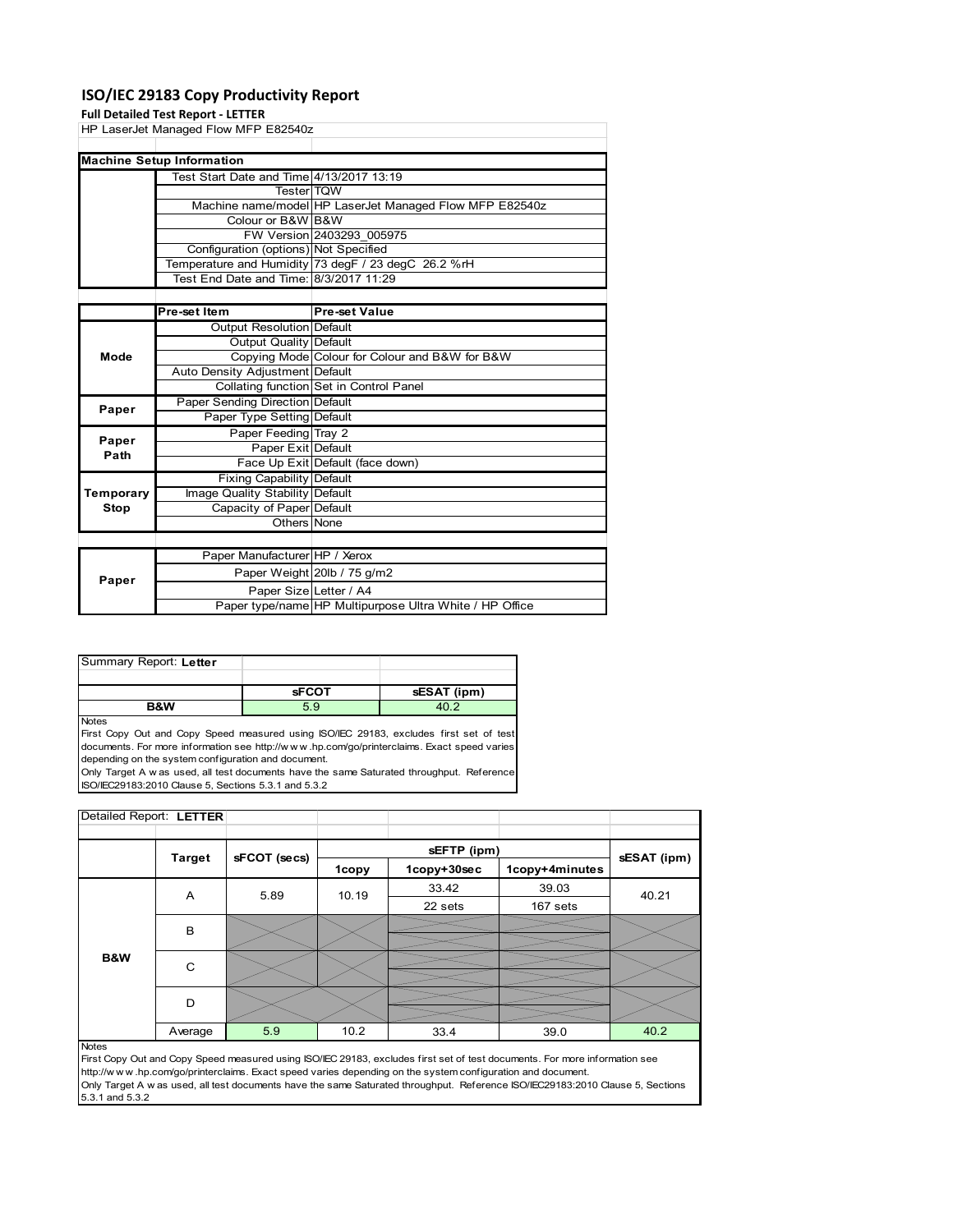# **ISO/IEC 29183 Copy Productivity Report**

### **Full Detailed Test Report ‐ A4**

| HP LaserJet Managed Flow MFP E82540z   |                                          |                                                         |  |  |
|----------------------------------------|------------------------------------------|---------------------------------------------------------|--|--|
|                                        |                                          |                                                         |  |  |
|                                        | <b>Machine Setup Information</b>         |                                                         |  |  |
|                                        | Test Start Date and Time 4/13/2017 13:19 |                                                         |  |  |
|                                        | <b>TesterITOW</b>                        |                                                         |  |  |
|                                        |                                          | Machine name/model HP LaserJet Managed Flow MFP E82540z |  |  |
|                                        | Colour or B&W B&W                        |                                                         |  |  |
|                                        |                                          | FW Version 2403293 005975                               |  |  |
|                                        | Configuration (options) Not Specified    |                                                         |  |  |
|                                        |                                          | Temperature and Humidity 73 degF / 23 degC 26.2 %rH     |  |  |
| Test End Date and Time: 8/3/2017 11:29 |                                          |                                                         |  |  |
|                                        |                                          |                                                         |  |  |
|                                        | Pre-set Item                             | <b>Pre-set Value</b>                                    |  |  |
|                                        | Output Resolution Default                |                                                         |  |  |
|                                        | Output Quality Default                   |                                                         |  |  |
| Mode                                   |                                          | Copying Mode Colour for Colour and B&W for B&W          |  |  |
|                                        | Auto Density Adjustment Default          |                                                         |  |  |
|                                        |                                          | Collating function Set in Control Panel                 |  |  |
| Paper                                  | Paper Sending Direction Default          |                                                         |  |  |
|                                        | Paper Type Setting Default               |                                                         |  |  |

| Paper     | Paper Feeding Tray 2             |                                                         |
|-----------|----------------------------------|---------------------------------------------------------|
| Path      | Paper Exit Default               |                                                         |
|           |                                  | Face Up Exit Default (face down)                        |
|           | <b>Fixing Capability Default</b> |                                                         |
| Temporary | Image Quality Stability Default  |                                                         |
| Stop      | Capacity of Paper Default        |                                                         |
|           | Others None                      |                                                         |
|           |                                  |                                                         |
|           | Paper Manufacturer HP / Xerox    |                                                         |
| Paper     |                                  | Paper Weight 20lb / 75 g/m2                             |
|           | Paper Size Letter / A4           |                                                         |
|           |                                  | Paper type/name HP Multipurpose Ultra White / HP Office |

| Summary Report: A4 |              |             |
|--------------------|--------------|-------------|
|                    |              |             |
|                    | <b>SFCOT</b> | sESAT (ipm) |
| B&W                | 5.9          | 40.3        |

Notes

First Copy Out and Copy Speed measured using ISO/IEC 29183, excludes first set of test documents. For more information see http://w w w .hp.com/go/printerclaims. Exact speed varies depending on the system configuration and document.

Only Target A w as used, all test documents have the same Saturated throughput. Reference ISO/IEC29183:2010 Clause 5, Sections 5.3.1 and 5.3.2

| Detailed Report: A4 |               |              |              |             |                |             |
|---------------------|---------------|--------------|--------------|-------------|----------------|-------------|
|                     |               |              |              | sEFTP (ipm) |                |             |
|                     | <b>Target</b> | sFCOT (secs) | <b>1copy</b> | 1copy+30sec | 1copy+4minutes | sESAT (ipm) |
|                     | Α             | 5.85         | 10.25        | 33.85       | 39.20          | 40.27       |
|                     |               |              |              | 22 sets     | 166 sets       |             |
|                     | B             |              |              |             |                |             |
| B&W                 | C             |              |              |             |                |             |
|                     | D             |              |              |             |                |             |
|                     | Average       | 5.9          | 10.3         | 33.9        | 39.2           | 40.3        |
| <b>Notes</b>        |               |              |              |             |                |             |

First Copy Out and Copy Speed measured using ISO/IEC 29183, excludes first set of test documents. For more information see http://w w w .hp.com/go/printerclaims. Exact speed varies depending on the system configuration and document. Only Target A w as used, all test documents have the same Saturated throughput. Reference ISO/IEC29183:2010 Clause 5, Sections 5.3.1 and 5.3.2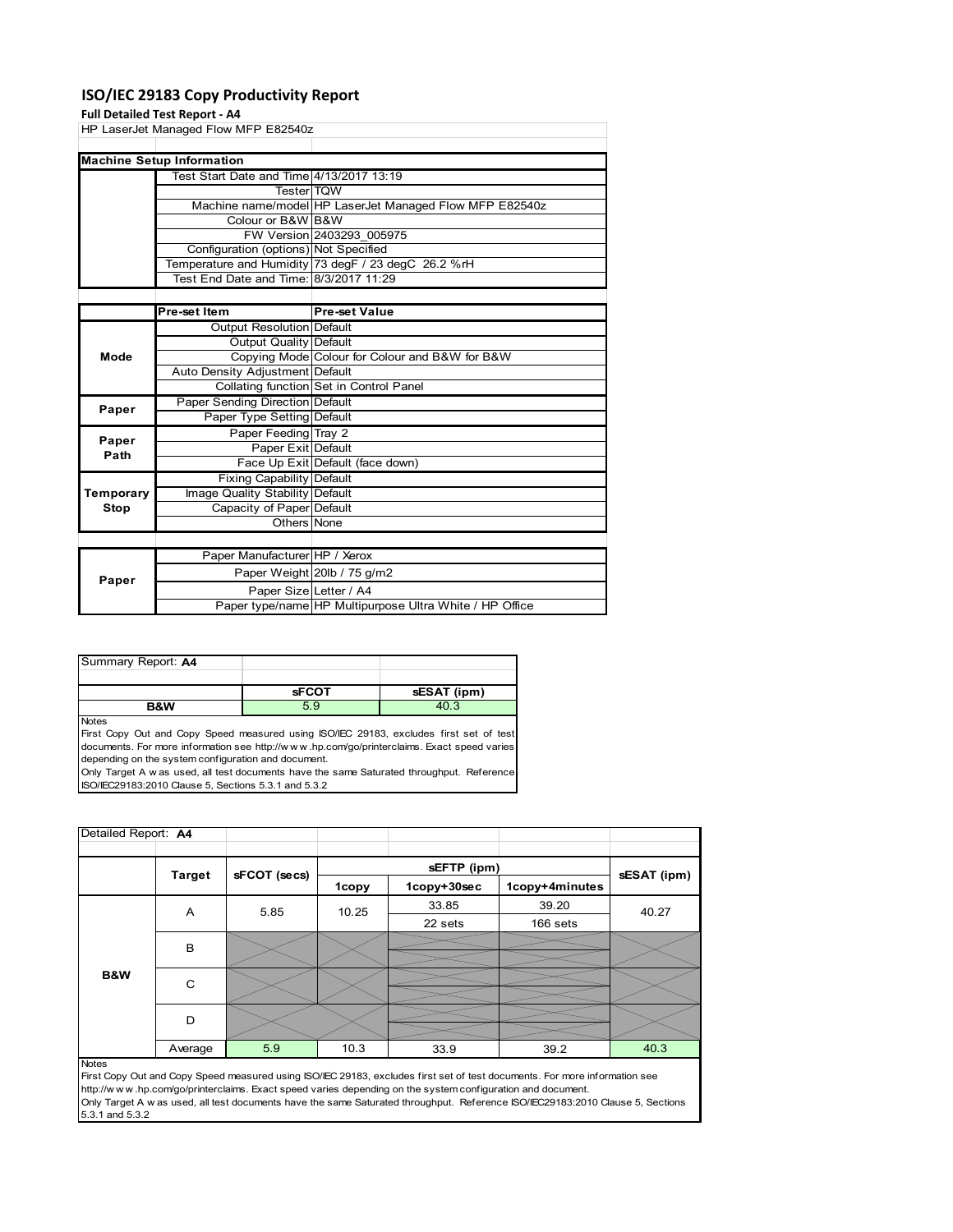# **ISO/IEC 24735 Copy Productivity Report**

Paper Weight 20lb / 75 g/m2 Paper Size Letter / A4

**Full Detailed Test Report ‐ LETTER**

| <b>Machine Setup Information</b>        |                                                                 |
|-----------------------------------------|-----------------------------------------------------------------|
| Test Start Date and Time 8/2/2017 15:54 |                                                                 |
| <b>TesterITQW</b>                       |                                                                 |
|                                         | Machine name/model HP LaserJet Managed Flow MFP E82540z         |
| Colour or B&W B&W                       |                                                                 |
|                                         | FW Version 2403293 005975                                       |
| Configuration (options) Not Specified   |                                                                 |
|                                         | Temperature and Humidity 73 degF / 23 degC 26.2 %rH             |
| Test End Date and Time: 8/3/2017 10:52  |                                                                 |
|                                         |                                                                 |
| Pre-set Item                            | <b>Pre-set Value</b>                                            |
| Output Resolution Default               |                                                                 |
| <b>Output Quality Default</b>           |                                                                 |
| Copying Mode Default                    |                                                                 |
| Auto Density Adjustment Default         |                                                                 |
|                                         | Collating function Activated (if not activated in default mode) |
| Paper Sending Direction Default         |                                                                 |
| Paper Type Setting Default              |                                                                 |
|                                         | Paper Feeding Standard cassette                                 |
|                                         | Paper Exit Standard exit tray                                   |
| Face Up Exit Default                    |                                                                 |
| <b>Fixing Capability Default</b>        |                                                                 |
| Image Quality Stability Default         |                                                                 |
| Capacity of Paper Default               |                                                                 |
|                                         | Others Default                                                  |
|                                         |                                                                 |
| Paper Manufacturer HP / Xerox           |                                                                 |

|                         | <b>ISO/IEC 24735 Copy Productivity Report</b>       |             |            |                  |                  |                 |  |  |
|-------------------------|-----------------------------------------------------|-------------|------------|------------------|------------------|-----------------|--|--|
| Detailed Report: LETTER |                                                     |             |            |                  |                  |                 |  |  |
|                         | Copying                                             | FSOT (secs) |            | EFTP (ipm)       |                  | ESAT (ipm)      |  |  |
|                         | <b>Mode</b>                                         | 1 set only  | 1 set only | 1 set + $30$ sec | 1 set + $4min$   | $1$ set + 30sec |  |  |
| <b>Color Mode</b>       | 1:1                                                 |             | (1 set)    |                  |                  |                 |  |  |
|                         | 1:2                                                 |             | (1 set )   |                  |                  |                 |  |  |
|                         | 2:2                                                 |             | (1 set)    |                  |                  |                 |  |  |
|                         | 1:1                                                 | 13.53       | 17.75      | 32.46<br>7 sets  | 38.81<br>42 sets | 40.27           |  |  |
| <b>B&amp;W</b> mode     | 1:2                                                 | 22.39       | 10.72      | 28.96<br>7 sets  |                  | 40.40           |  |  |
|                         | 2:2                                                 | 22.41       | 10.70      | 29.20<br>7 sets  |                  | 40.38           |  |  |
| <b>Notes</b>            | Reports located: http://www.hp.com/go/printerclaims |             |            |                  |                  |                 |  |  |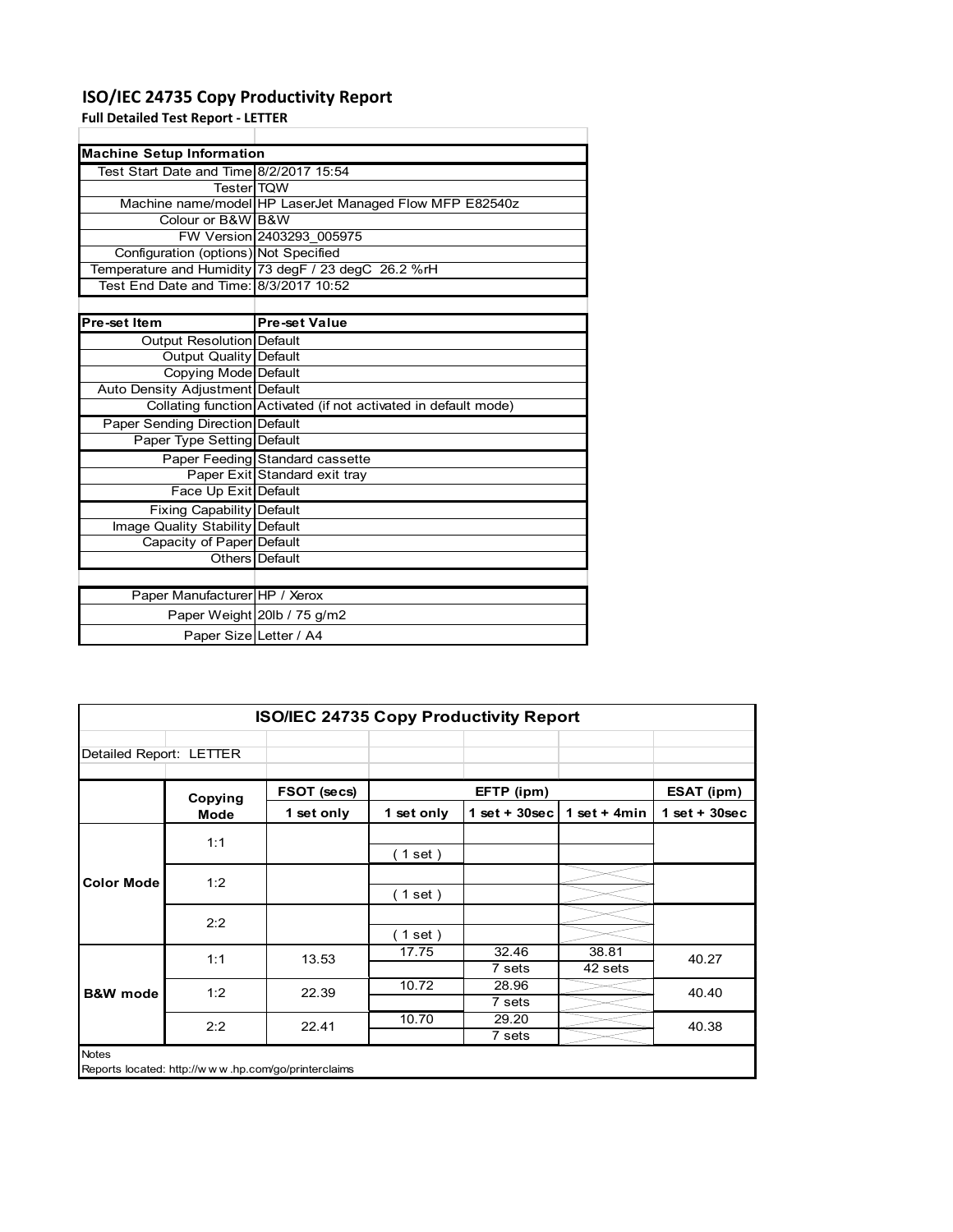# **ISO/IEC 24735 Copy Productivity Report**

**Full Detailed Test Report ‐ A4**

| <b>Machine Setup Information</b>        |                                                                 |
|-----------------------------------------|-----------------------------------------------------------------|
| Test Start Date and Time 8/2/2017 15:54 |                                                                 |
| <b>Tester</b> TOW                       |                                                                 |
|                                         | Machine name/model HP LaserJet Managed Flow MFP E82540z         |
| Colour or B&W B&W                       |                                                                 |
|                                         | FW Version 2403293 005975                                       |
| Configuration (options) Not Specified   |                                                                 |
|                                         | Temperature and Humidity 73 degF / 23 degC 26.2 %rH             |
| Test End Date and Time: 8/3/2017 10:52  |                                                                 |
|                                         |                                                                 |
| Pre-set Item                            | <b>Pre-set Value</b>                                            |
| Output Resolution Default               |                                                                 |
| <b>Output Quality Default</b>           |                                                                 |
| Copying Mode Default                    |                                                                 |
| Auto Density Adjustment Default         |                                                                 |
|                                         | Collating function Activated (if not activated in default mode) |
| <b>Paper Sending Direction Default</b>  |                                                                 |
| Paper Type Setting Default              |                                                                 |
|                                         | Paper Feeding Standard cassette                                 |
|                                         | Paper Exit Standard exit tray                                   |
| Face Up Exit Default                    |                                                                 |
| <b>Fixing Capability Default</b>        |                                                                 |
| Image Quality Stability Default         |                                                                 |
| Capacity of Paper Default               |                                                                 |
|                                         | Others   Default                                                |
|                                         |                                                                 |
| Paper Manufacturer HP / Xerox           |                                                                 |
|                                         | Paper Weight 20lb / 75 g/m2                                     |
| Paper Size Letter / A4                  |                                                                 |

| <b>ISO/IEC 24735 Copy Productivity Report</b> |                                                     |             |            |                 |                  |                 |  |  |  |
|-----------------------------------------------|-----------------------------------------------------|-------------|------------|-----------------|------------------|-----------------|--|--|--|
| Detailed Report: A4                           |                                                     |             |            |                 |                  |                 |  |  |  |
|                                               | Copying                                             | FSOT (secs) |            | EFTP (ipm)      |                  | ESAT (ipm)      |  |  |  |
|                                               | <b>Mode</b>                                         | 1 set only  | 1 set only | $1$ set + 30sec | 1 set + $4min$   | $1$ set + 30sec |  |  |  |
|                                               | 1:1                                                 |             | (1 set)    |                 |                  |                 |  |  |  |
| Colour<br><b>Mode</b>                         | 1:2                                                 |             | (1 set )   |                 |                  |                 |  |  |  |
|                                               | 2:2                                                 |             | (1 set)    |                 |                  |                 |  |  |  |
|                                               | 1:1                                                 | 15.09       | 15.91      | 33.66<br>7 sets | 38.85<br>42 sets | 40.26           |  |  |  |
| <b>B&amp;W</b> mode                           | 1:2                                                 | 21.89       | 10.94      | 28.60<br>7 sets |                  | 40.40           |  |  |  |
|                                               | 2:2                                                 | 21.39       | 11.22      | 29.40<br>7 sets |                  | 40.40           |  |  |  |
| <b>Notes</b>                                  | Reports located: http://www.hp.com/go/printerclaims |             |            |                 |                  |                 |  |  |  |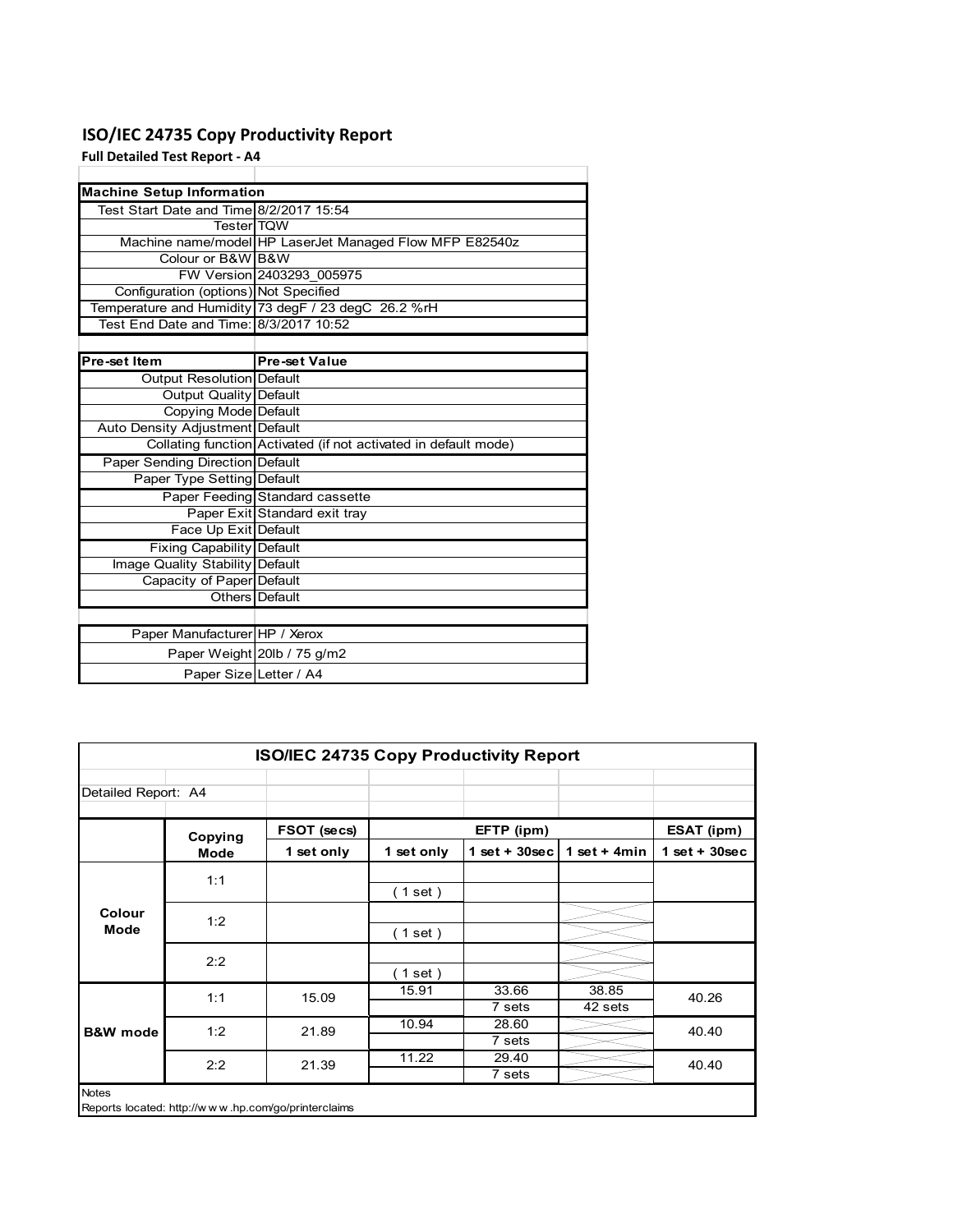# **ISO/IEC 17991 Scanning Productivity Report Full Detailed Test Report ‐ LETTER Machine Setup Information**

|            | <b>Machine Setup Information</b> |                                          |  |  |  |
|------------|----------------------------------|------------------------------------------|--|--|--|
|            | Test Start Date and Time         | 4/13/2017 14:45                          |  |  |  |
|            | Tester                           | TQW                                      |  |  |  |
|            | Machine name/model               | HP LaserJet Managed Flow MFP E82540z     |  |  |  |
|            | Colour or B&W                    | B&W                                      |  |  |  |
|            | Configuration (options)          | Default                                  |  |  |  |
|            | Temperature and Humidity         | 73 degF / 23 degC 26.2 %rH               |  |  |  |
|            | Voltage                          | 110V                                     |  |  |  |
|            | Test End Date and Time           | 8/2/2017 15:06                           |  |  |  |
|            |                                  |                                          |  |  |  |
|            | <b>Preset Item</b>               | <b>Preset Value</b>                      |  |  |  |
|            | Scanning resolution              | default (200 dpi)                        |  |  |  |
|            | Colour or grey scale/B&W         | default (colour)                         |  |  |  |
| Mode       | Duplex / simplex                 | default (simplex)                        |  |  |  |
| and        | Original page size               | default (A4)                             |  |  |  |
| Setting    | Paper feed orientation           | default (long edge)                      |  |  |  |
|            | Scan destination                 | default (shared network)                 |  |  |  |
|            | Storing File Type                | default (PDF-multi)                      |  |  |  |
|            | Auto scan quality adjustment     | default (factory preset default setting) |  |  |  |
| <b>ADF</b> | Paper feed direction             | default (long edge)                      |  |  |  |
|            | Output orientation               | default                                  |  |  |  |
| Paper-path | Scanning unit                    | default (duplex ADF)                     |  |  |  |

|                                                                                    |             | <b>Scanning Mode</b> |              |               |  |
|------------------------------------------------------------------------------------|-------------|----------------------|--------------|---------------|--|
|                                                                                    | File format | Resolution           | Scanning     | scESAT 30secA |  |
|                                                                                    | version     |                      | side         | (ipm)         |  |
| Colour                                                                             | 1.4         | 200                  | single sided | 124.11        |  |
|                                                                                    |             |                      | double sided | 256.43        |  |
| <b>B&amp;W</b>                                                                     | 1.4         | 200                  | single sided | 124.73        |  |
|                                                                                    |             |                      | double sided | 256.34        |  |
| <b>Notes</b><br>1) For more information see http://w w w .hp.com/go/printerclaims. |             |                      |              |               |  |

## **ISO/IEC 17991 - Scan Summary Report: Network Folder Productivity Measurement**

| <b>Summary Report: Letter</b> |                      |            |              |                           |                  |               |  |
|-------------------------------|----------------------|------------|--------------|---------------------------|------------------|---------------|--|
|                               | <b>Scanning Mode</b> |            |              | <b>Measurement result</b> |                  |               |  |
|                               | File format          | Resolution | Scanning     | scEFTP 30secF             | File size 30secF | Number of     |  |
|                               | version              |            | side         | (ipm)                     | (Mbyte)          | Sets (30secF) |  |
| Colour                        | 1.4                  | 200        | single sided | 71.00                     | 7.71             | 17.00         |  |
|                               |                      |            | double sided | 76.98                     | 18.52            | 34.00         |  |
| B&W                           | 1.4                  | 200        | single sided | 93.80                     | 3.04             | 17.00         |  |
|                               |                      |            | double sided | 136.00                    | 6.20             | 34.00         |  |
| <b>Notes</b>                  |                      |            |              |                           |                  |               |  |

┓

Notes 1) For more information see http://w w w .hp.com/go/printerclaims. 2) For the B/W results, the device scan setting is set to "Scan in B/W".

| ISO/IEC 17991 - Scan Full Report: ADF Productivity Measurement |                        |            |                  |                       |                           |                        |  |  |
|----------------------------------------------------------------|------------------------|------------|------------------|-----------------------|---------------------------|------------------------|--|--|
| <b>Summary Report: Letter</b>                                  |                        |            |                  |                       |                           |                        |  |  |
|                                                                | <b>Scanning Mode</b>   |            |                  |                       | <b>Measurement result</b> |                        |  |  |
|                                                                | File format<br>version | Resolution | Scanning<br>side | scFFTP 1setA<br>(ipm) | scEFTP 30secA<br>(ipm)    | scESAT 30secA<br>(ipm) |  |  |
| Colour                                                         | 1.4                    |            | single sided     | 40.03                 | 105.97                    | 124.11                 |  |  |
|                                                                | 200                    |            | double sided     | 47.33                 | 226.13                    | 256.43                 |  |  |
| <b>B&amp;W</b>                                                 | 1.4                    | 200        | single sided     | 39.38                 | 111.72                    | 124.73                 |  |  |
|                                                                |                        |            | double sided     | 47.16                 | 227.76                    | 256.34                 |  |  |
| Notes                                                          |                        |            |                  |                       |                           |                        |  |  |

Notes 1) For more information see http://w w w .hp.com/go/printerclaims. 2) For the B/W results, the device scan setting is set to "Scan in B/W".

| ISO/IEC 17991 - Scan Full Report: Network Folder Productivity Measurement |                        |            |                  |                           |                        |                             |                               |  |  |
|---------------------------------------------------------------------------|------------------------|------------|------------------|---------------------------|------------------------|-----------------------------|-------------------------------|--|--|
| <b>Summary Report: Letter</b>                                             |                        |            |                  |                           |                        |                             |                               |  |  |
|                                                                           | <b>Scanning Mode</b>   |            |                  | <b>Measurement result</b> |                        |                             |                               |  |  |
|                                                                           | File format<br>version | Resolution | Scanning<br>side | scEETP 1setE<br>(ipm)     | scEFTP 30secF<br>(ipm) | File size 30secF<br>(Mbyte) | Number of<br>Sets<br>(30secF) |  |  |
| Colour                                                                    | 1.4                    | 200        | single sided     | 24.00                     | 71.00                  | 7.71                        | 17                            |  |  |
|                                                                           |                        |            | double sided     | 22.90                     | 76.98                  | 18.52                       | 34                            |  |  |
| <b>B&amp;W</b>                                                            | 1.4                    | 200        | single sided     | 30.00                     | 93.80                  | 3.04                        | 17                            |  |  |
|                                                                           |                        |            | double sided     | 21.80                     | 136.00                 | 6.20                        | 34                            |  |  |
| <b>Notes</b>                                                              |                        |            |                  |                           |                        |                             |                               |  |  |

|            | <b>Test System Parameters</b> |                                                       |  |  |  |
|------------|-------------------------------|-------------------------------------------------------|--|--|--|
|            | <b>Item</b>                   | Value                                                 |  |  |  |
|            | Computer name                 | HP Compaq Elite 8300 Small Form Factor                |  |  |  |
|            | Processor                     | Intel Core i7 -3770, 3.4 GHz                          |  |  |  |
|            | System Chip Set               | Intel C216 Chipset Family SMBus Host Controller       |  |  |  |
|            | <b>System Board</b>           | System devices, default system BIOS                   |  |  |  |
|            | <b>System Memory</b>          | 4 GB                                                  |  |  |  |
| System     | Hard Drive Subsystem          | Standard disk drive (Seagate)                         |  |  |  |
|            | Video Subsystem               | AMD Radeon HD 6350                                    |  |  |  |
|            | Optical Drive                 | HP DVD A DH16aCSHR ATA                                |  |  |  |
|            | I/O Subsystem                 | <b>Builtin</b>                                        |  |  |  |
|            | <b>USB Subsystem</b>          | USB 2.0/3.0                                           |  |  |  |
|            | <b>Operating System</b>       | Windows 7 Business/Ultimate, 64 bit, Build 7601, SP 1 |  |  |  |
|            | I ocation of network folder   | PC.                                                   |  |  |  |
|            | Internet Protocol             | IP <sub>v4</sub>                                      |  |  |  |
| Scanning   | <b>Transfer Protocol</b>      | <b>SMB</b>                                            |  |  |  |
| Device     | Hub                           | Trendnet Router and Gbit Switch                       |  |  |  |
| Connection | Network Speed                 | TCP 10/1000 Mbit Ethernet                             |  |  |  |
|            | Connetion Cable               | Cat6 Straight cable                                   |  |  |  |
|            | Wireless router               | No use                                                |  |  |  |
|            | Others                        | No use                                                |  |  |  |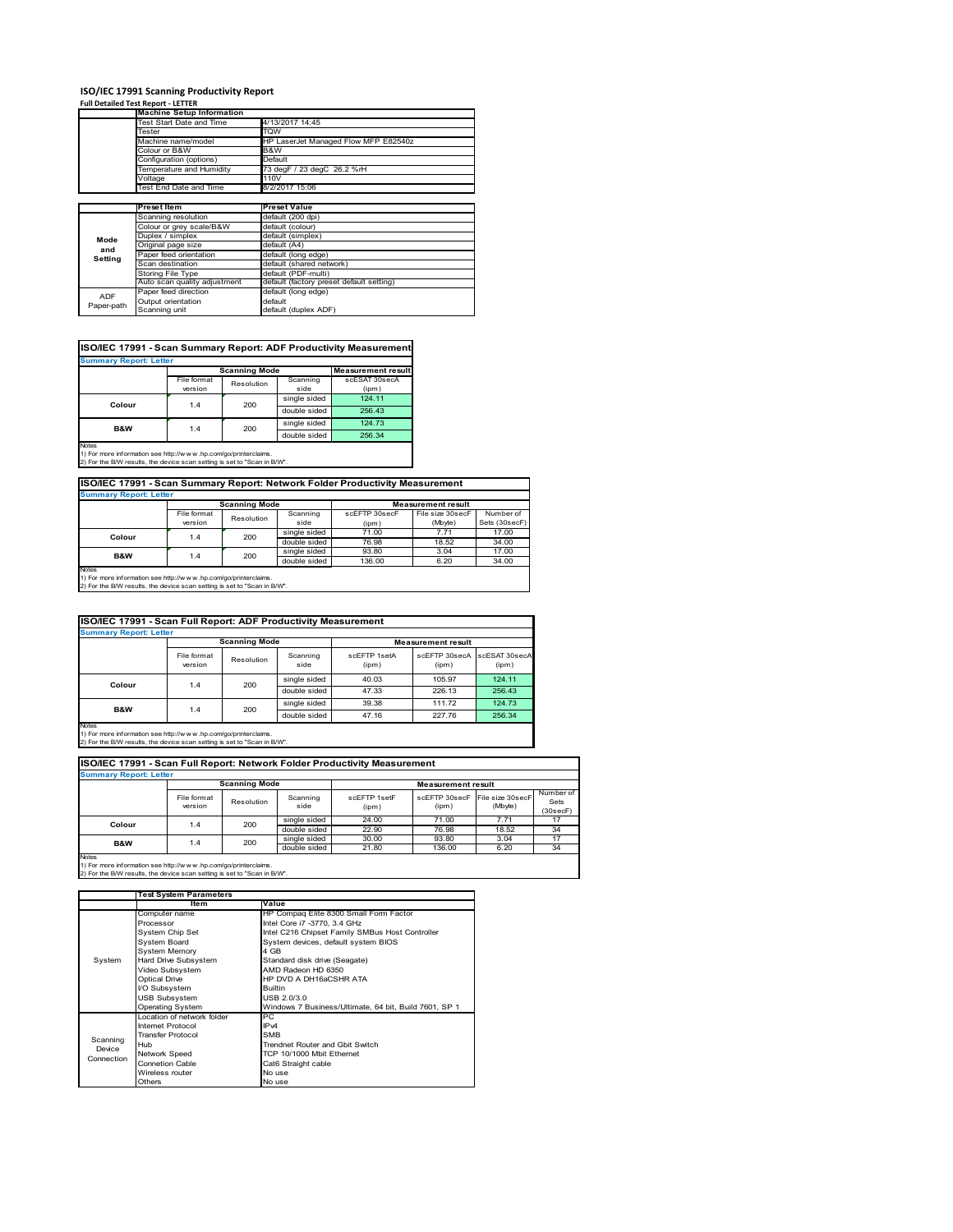# **ISO/IEC 17991 Scanning Productivity Report**

| Full Detailed Test Report - A4 |                                  |                                          |
|--------------------------------|----------------------------------|------------------------------------------|
|                                | <b>Machine Setup Information</b> |                                          |
|                                | Test Start Date and Time         | 4/13/2017 14:45                          |
|                                | Tester                           | TQW                                      |
|                                | Machine name/model               | HP LaserJet Managed Flow MFP E82540z     |
|                                | Colour or B&W                    | B&W                                      |
|                                | Configuration (options)          | Default                                  |
|                                | Temperature and Humidity         | 73 degF / 23 degC 26.2 %rH               |
|                                | Voltage                          | 110V                                     |
|                                | Test End Date and Time           | 8/2/2017 15:06                           |
|                                |                                  |                                          |
|                                | <b>Preset Item</b>               | <b>Preset Value</b>                      |
|                                | Scanning resolution              | default (200 dpi)                        |
|                                | Colour or grey scale/B&W         | default (colour)                         |
| Mode                           | Duplex / simplex                 | default (simplex)                        |
| and                            | Original page size               | default (A4)                             |
| Setting                        | Paper feed orientation           | default (long edge)                      |
|                                | Scan destination                 | default (shared network)                 |
|                                | Storing File Type                | default (PDF-multi)                      |
|                                | Auto scan quality adjustment     | default (factory preset default setting) |
| <b>ADF</b>                     | Paper feed direction             | default (long edge)                      |
| Paper-path                     | Output orientation               | default                                  |
|                                | Scanning unit                    | default (duplex ADF)                     |

# **ISO/IEC 17991 - Scan Summary Report: ADF Productivity Measurement**

| <b>Summary Report: A4</b> |                           |                           |              |               |  |  |  |
|---------------------------|---------------------------|---------------------------|--------------|---------------|--|--|--|
|                           | <b>Scanning Mode</b>      | <b>Measurement result</b> |              |               |  |  |  |
|                           | File format<br>Resolution |                           | Scanning     | scESAT 30secA |  |  |  |
|                           | version                   |                           | side         | (ipm)         |  |  |  |
| Colour                    | 1.4                       | 200                       | single sided | 125.48        |  |  |  |
|                           |                           |                           | double sided | 258.86        |  |  |  |
| <b>B&amp;W</b>            | 1.4                       | 200                       | single sided | 125.54        |  |  |  |
|                           |                           |                           | double sided | 259.66        |  |  |  |
| <b>Notes</b>              |                           |                           |              |               |  |  |  |

1) For more information see http://w w w .hp.com/go/printerclaims. 2) For the B/W results, the device scan setting is set to "Scan in B/W".

# **ISO/IEC 17991 - Scan Summary Report: Network Folder Productivity Measurement Summary Report: A4**

| ISummary Report: A4 |                      |            |              |                           |                  |               |  |
|---------------------|----------------------|------------|--------------|---------------------------|------------------|---------------|--|
|                     | <b>Scanning Mode</b> |            |              | <b>Measurement result</b> |                  |               |  |
|                     | File format          | Resolution | Scanning     | scEFTP 30secF             | File size 30secF | Number of     |  |
|                     | version              |            | side         | (ipm)                     | (Mbyte)          | Sets (30secF) |  |
| Colour              | 1.4                  | 200        | single sided | 76.26                     | 6.95             | 17.00         |  |
|                     |                      |            | double sided | 76.12                     | 18.39            | 36.00         |  |
| <b>B&amp;W</b>      | 1.4                  | 200        | single sided | 91.69                     | 2.66             | 17.00         |  |
|                     |                      |            | double sided | 121.96                    | 6.22             | 35.00         |  |
| Notes               |                      |            |              |                           |                  |               |  |

Notes 1) For more information see http://w w w .hp.com/go/printerclaims. 2) For the B/W results, the device scan setting is set to "Scan in B/W".

| ISO/IEC 17991 - Scan Full Report: ADF Productivity Measurement |                        |                      |                  |                       |                           |                        |  |  |
|----------------------------------------------------------------|------------------------|----------------------|------------------|-----------------------|---------------------------|------------------------|--|--|
| <b>Summary Report: A4</b>                                      |                        |                      |                  |                       |                           |                        |  |  |
|                                                                |                        | <b>Scanning Mode</b> |                  |                       | <b>Measurement result</b> |                        |  |  |
|                                                                | File format<br>version | Resolution           | Scanning<br>side | scEFTP 1setA<br>(ipm) | scEFTP 30secA<br>(ipm)    | scESAT 30secA<br>(ipm) |  |  |
| Colour                                                         | 200<br>1.4             |                      | single sided     | 37.59                 | 111.85                    | 125.48                 |  |  |
|                                                                |                        | double sided         | 43.65            | 219.5                 | 258.86                    |                        |  |  |
| B&W                                                            |                        | 200                  | single sided     | 40.20                 | 112.22                    | 125.54                 |  |  |
|                                                                | 1.4                    |                      | double sided     | 45.77                 | 230.22                    | 259.66                 |  |  |
| Notes                                                          |                        |                      |                  |                       |                           |                        |  |  |

Notes 1) For more information see http://w w w .hp.com/go/printerclaims. 2) For the B/W results, the device scan setting is set to "Scan in B/W".

| ISO/IEC 17991 - Scan Full Report: Network Folder Productivity Measurement |                        |                      |                  |                       |                           |                                           |                               |  |  |
|---------------------------------------------------------------------------|------------------------|----------------------|------------------|-----------------------|---------------------------|-------------------------------------------|-------------------------------|--|--|
| <b>Summary Report: A4</b>                                                 |                        |                      |                  |                       |                           |                                           |                               |  |  |
|                                                                           |                        | <b>Scanning Mode</b> |                  |                       | <b>Measurement result</b> |                                           |                               |  |  |
|                                                                           | File format<br>version | Resolution           | Scanning<br>side | scFFTP 1setF<br>(ipm) | (ipm)                     | scEFTP 30secF File size 30secF<br>(Mbyte) | Number of<br>Sets<br>(30secF) |  |  |
| Colour                                                                    | 200<br>1.4             |                      | single sided     | 22.90                 | 76.26                     | 6.95                                      | 17                            |  |  |
|                                                                           |                        |                      | double sided     | 24.00                 | 76.12                     | 18.39                                     | 36                            |  |  |
| <b>B&amp;W</b>                                                            | 1.4                    | 200                  | single sided     | 28.33                 | 91.69                     | 2.66                                      | 17                            |  |  |
|                                                                           |                        |                      | double sided     | 28.33                 | 121.96                    | 6.22                                      | 35                            |  |  |
| <b>Notes</b>                                                              |                        |                      |                  |                       |                           |                                           |                               |  |  |

|            | <b>Test System Parameters</b> |                                                       |  |  |
|------------|-------------------------------|-------------------------------------------------------|--|--|
|            | ltem                          | Value                                                 |  |  |
|            | Computer name                 | HP Compaq Elite 8300 Small Form Factor                |  |  |
|            | Processor                     | Intel Core i7 -3770, 3.4 GHz                          |  |  |
|            | System Chip Set               | Intel C216 Chipset Family SMBus Host Controller       |  |  |
|            | System Board                  | System devices, default system BIOS                   |  |  |
|            | <b>System Memory</b>          | 4 GB                                                  |  |  |
| System     | Hard Drive Subsystem          | Standard disk drive (Seagate)                         |  |  |
|            | Video Subsystem               | AMD Radeon HD 6350                                    |  |  |
|            | <b>Optical Drive</b>          | HP DVD A DH16aCSHR ATA                                |  |  |
|            | I/O Subsystem                 | <b>Builtin</b>                                        |  |  |
|            | <b>USB Subsystem</b>          | USB 2.0/3.0                                           |  |  |
|            | <b>Operating System</b>       | Windows 7 Business/Ultimate, 64 bit, Build 7601, SP 1 |  |  |
|            | I ocation of network folder   | РC                                                    |  |  |
|            | <b>Internet Protocol</b>      | IP <sub>v4</sub>                                      |  |  |
| Scanning   | <b>Transfer Protocol</b>      | <b>SMB</b>                                            |  |  |
| Device     | Hub                           | Trendnet Router and Gbit Switch                       |  |  |
| Connection | Network Speed                 | TCP 10/1000 Mbit Ethernet                             |  |  |
|            | <b>Connetion Cable</b>        | Cat6 Straight cable                                   |  |  |
|            | Wireless router               | No use                                                |  |  |
|            | Others                        | No use                                                |  |  |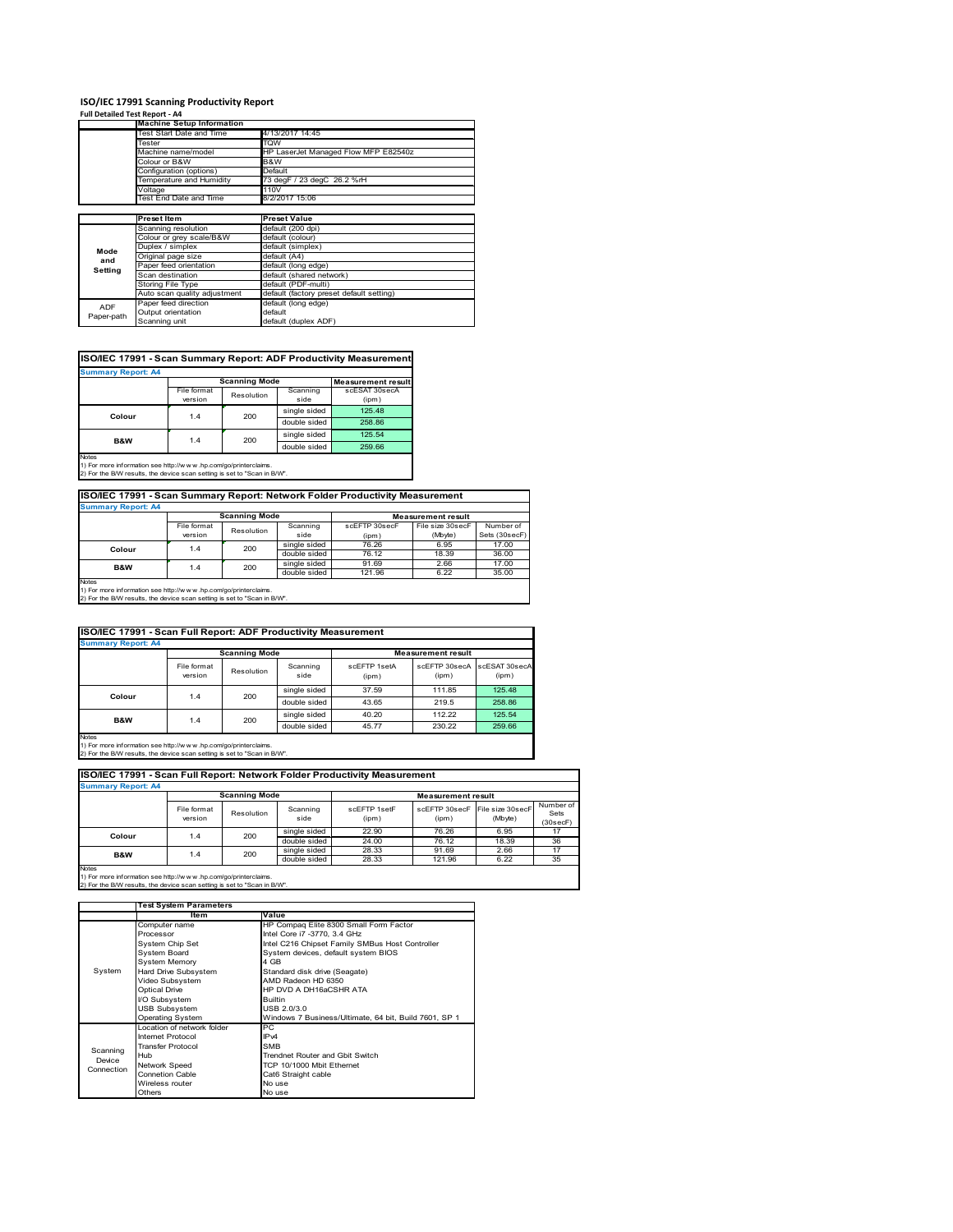## **ISO/IEC 17991 Scanning Productivity Report**

|            | <b>Full Detailed Test Report - Tabloid</b> |                                          |
|------------|--------------------------------------------|------------------------------------------|
|            | <b>Machine Setup Information</b>           |                                          |
|            | Test Start Date and Time                   | 4/13/2017 14:45                          |
|            | Tester                                     | <b>TOW</b>                               |
|            | Machine name/model                         | HP LaserJet Managed Flow MFP E82540z     |
|            | Colour or B&W                              | B&W                                      |
|            | Configuration (options)                    | Default                                  |
|            | Temperature and Humidity                   | 73 degF / 23 degC 26.2 %rH               |
|            | Voltage                                    | 110V                                     |
|            | Test End Date and Time                     | 8/2/2017 15:06                           |
|            |                                            |                                          |
|            | <b>Preset Item</b>                         | <b>Preset Value</b>                      |
|            | Scanning resolution                        | default (200 dpi)                        |
|            | Colour or grey scale/B&W                   | default (colour)                         |
| Mode       | Duplex / simplex                           | default (simplex)                        |
| and        | Original page size                         | default (A4)                             |
| Setting    | Paper feed orientation                     | default (long edge)                      |
|            | Scan destination                           | default (shared network)                 |
|            | <b>Storing File Type</b>                   | default (PDF-multi)                      |
|            | Auto scan quality adjustment               | default (factory preset default setting) |
| ADF        | Paper feed direction                       | default (long edge)                      |
| Paper-path | Output orientation                         | default                                  |
|            | Or a market of the contract of             |                                          |

# **ISO/IEC 17991 - Scan Summary Report: ADF Productivity Measurement**

| <b>Summary Report: Tabloid</b> |                        |                      |                  |                           |  |  |
|--------------------------------|------------------------|----------------------|------------------|---------------------------|--|--|
|                                |                        | <b>Scanning Mode</b> |                  | <b>Measurement result</b> |  |  |
|                                | File format<br>version | Resolution           | Scanning<br>side | scESAT 30secA<br>(ipm)    |  |  |
| Colour                         |                        | 200                  | single sided     | 76.55                     |  |  |
|                                | 1.4                    |                      | double sided     | 153.59                    |  |  |
| <b>B&amp;W</b>                 | 1.4                    | 200                  | single sided     | 76.32                     |  |  |
|                                |                        |                      | double sided     | 152.76                    |  |  |
| <b>Notes</b>                   |                        |                      |                  |                           |  |  |

Notes 1) For more information see http://w w w .hp.com/go/printerclaims. 2) For the B/W results, the device scan setting is set to "Scan in B/W".

Output orientation<br>Scanning unit

# **ISO/IEC 17991 - Scan Summary Report: Network Folder Productivity Measurement**

default (duplex ADF)

| <b>Summary Report: Tabloid</b> |                      |            |              |                           |                  |               |  |
|--------------------------------|----------------------|------------|--------------|---------------------------|------------------|---------------|--|
|                                | <b>Scanning Mode</b> |            |              | <b>Measurement result</b> |                  |               |  |
|                                | File format          | Resolution | Scanning     | scEFTP 30secF             | File size 30secF | Number of     |  |
|                                | version              |            | side         | (ipm)                     | (Mbyte)          | Sets (30secF) |  |
| Colour                         | 1.4                  | 200        | single sided | 40.32                     | 10.91            | 11.00         |  |
|                                |                      |            | double sided | 43.52                     | 20.74            | 21.00         |  |
| <b>B&amp;W</b>                 | 1.4                  | 200        | single sided | 56.78                     | 3.28             | 11.00         |  |
|                                |                      |            | double sided | 84.14                     | 6.99             | 22.00         |  |
| Notes                          |                      |            |              |                           |                  |               |  |

Notes 1) For more information see http://w w w .hp.com/go/printerclaims. 2) For the B/W results, the device scan setting is set to "Scan in B/W".

| <b>ISO/IEC 17991 - Scan Full Report: ADF Productivity Measurement</b> |                        |                      |                  |                       |                                      |        |  |  |
|-----------------------------------------------------------------------|------------------------|----------------------|------------------|-----------------------|--------------------------------------|--------|--|--|
| <b>Summary Report: Tabloid</b>                                        |                        |                      |                  |                       |                                      |        |  |  |
|                                                                       |                        | <b>Scanning Mode</b> |                  |                       | <b>Measurement result</b>            |        |  |  |
|                                                                       | File format<br>version | Resolution           | Scanning<br>side | scFFTP 1setA<br>(ipm) | scEFTP 30secA scESAT 30secA<br>(ipm) | (ipm)  |  |  |
| Colour                                                                | 1.4                    | 200                  | single sided     | 32.71                 | 68.61                                | 76.55  |  |  |
|                                                                       |                        |                      | double sided     | 41.55                 | 135.66                               | 153.59 |  |  |
|                                                                       | <b>B&amp;W</b><br>1.4  | 200                  | single sided     | 33.33                 | 68.73                                | 76.32  |  |  |
|                                                                       |                        |                      | double sided     | 0.00                  | 135.65                               | 152.76 |  |  |
| Notes                                                                 |                        |                      |                  |                       |                                      |        |  |  |

Notes 1) For more information see http://w w w .hp.com/go/printerclaims. 2) For the B/W results, the device scan setting is set to "Scan in B/W".

| ISO/IEC 17991 - Scan Full Report: Network Folder Productivity Measurement |                        |                      |                  |                       |                                         |         |                               |  |
|---------------------------------------------------------------------------|------------------------|----------------------|------------------|-----------------------|-----------------------------------------|---------|-------------------------------|--|
| <b>Summary Report: Tabloid</b>                                            |                        |                      |                  |                       |                                         |         |                               |  |
|                                                                           |                        | <b>Scanning Mode</b> |                  |                       | <b>Measurement result</b>               |         |                               |  |
|                                                                           | File format<br>version | Resolution           | Scanning<br>side | scFFTP 1setF<br>(ipm) | scEFTP 30secF File size 30secF<br>(ipm) | (Mbyte) | Number of<br>Sets<br>(30secF) |  |
| Colour                                                                    | 1.4                    | 200                  | single sided     | 17.23                 | 40.32                                   | 10.91   | 11                            |  |
|                                                                           |                        |                      | double sided     | 18.46                 | 43.52                                   | 20.74   | 21                            |  |
| <b>B&amp;W</b>                                                            | 1.4                    | 200                  | single sided     | 21.81                 | 56.78                                   | 3.28    | 11                            |  |
|                                                                           |                        |                      | double sided     | 0.00                  | 84.14                                   | 6.99    | 22                            |  |
| <b>Notes</b>                                                              |                        |                      |                  |                       |                                         |         |                               |  |

|            | <b>Test System Parameters</b> |                                                       |  |  |  |
|------------|-------------------------------|-------------------------------------------------------|--|--|--|
|            | Item                          | Value                                                 |  |  |  |
|            | Computer name                 | HP Compaq Elite 8300 Small Form Factor                |  |  |  |
|            | Processor                     | Intel Core i7 -3770, 3.4 GHz                          |  |  |  |
|            | System Chip Set               | Intel C216 Chipset Family SMBus Host Controller       |  |  |  |
|            | System Board                  | System devices, default system BIOS                   |  |  |  |
|            | <b>System Memory</b>          | 4 GB                                                  |  |  |  |
| System     | Hard Drive Subsystem          | Standard disk drive (Seagate)                         |  |  |  |
|            | Video Subsystem               | AMD Radeon HD 6350                                    |  |  |  |
|            | <b>Optical Drive</b>          | HP DVD A DH16aCSHR ATA                                |  |  |  |
|            | I/O Subsystem                 | <b>Builtin</b>                                        |  |  |  |
|            | <b>USB Subsystem</b>          | USB 2.0/3.0                                           |  |  |  |
|            | <b>Operating System</b>       | Windows 7 Business/Ultimate, 64 bit, Build 7601, SP 1 |  |  |  |
|            | I ocation of network folder   | РC                                                    |  |  |  |
|            | Internet Protocol             | IP <sub>v4</sub>                                      |  |  |  |
| Scanning   | <b>Transfer Protocol</b>      | <b>SMB</b>                                            |  |  |  |
| Device     | Hub                           | Trendnet Router and Gbit Switch                       |  |  |  |
| Connection | Network Speed                 | TCP 10/1000 Mbit Ethernet                             |  |  |  |
|            | <b>Connetion Cable</b>        | Cat6 Straight cable                                   |  |  |  |
|            | Wireless router               | No use                                                |  |  |  |
|            | Others                        | No use                                                |  |  |  |